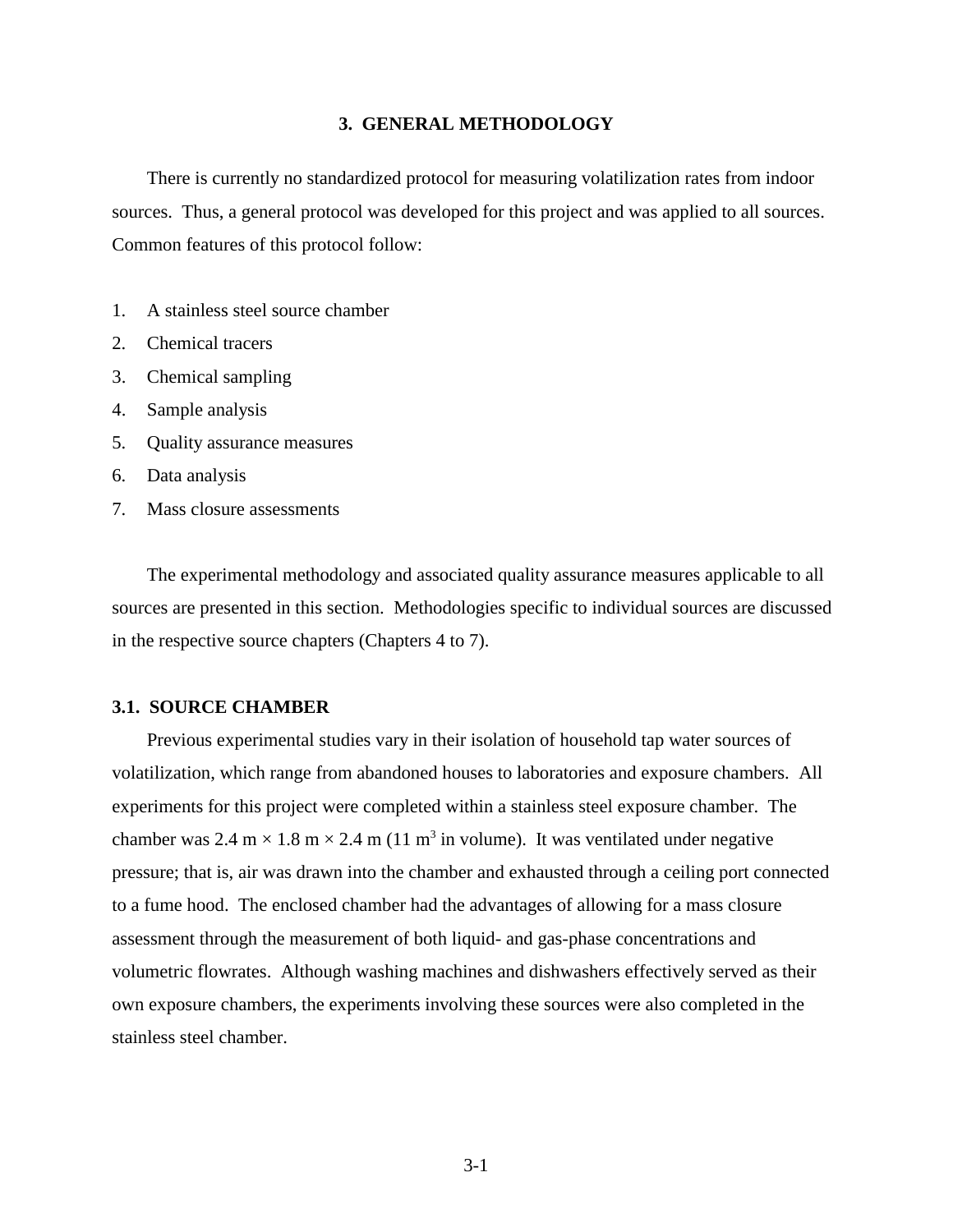## **3.2. CHEMICAL TRACERS**

# **3.2.1. Physicochemical Properties**

All experiments were completed using a chemical cocktail containing five volatile tracers: acetone, ethyl acetate, toluene, ethylbenzene, and cyclohexane. These five chemicals represent a wide range of Henry's law constants. Physicochemical properties for each chemical are given in Table 3-1. The five chemicals were chosen to meet the following requirements:

- 8. At least one chemical had an  $H_c > 1.0 \text{ m}^3$   $_{\text{liq}}/\text{m}^3$  at 25°C.
- 9. At least one chemical had an  $H_c < 0.005 \text{ m}^3$ <sub>liq</sub>/m<sup>3</sup><sub>gas</sub> at 25<sup>o</sup>C.
- 10. Two chemicals had similar physicochemical properties, that is, similar  $H_c$  and molecular diffusion coefficients.
- 11. All chemicals had the capability of being analyzed with the same gas chromatography (GC) system and flame ionization detector (FID), with adequate separation of peaks.
- 12. Chemicals were easily identified and quantified by GC/FID at low aqueous-phase concentrations (< 500mg/L) to minimize chemical usage and discharge during experiments.
- 13. Chemicals had a solubility  $> 10$  mg/L in water.
- 14. At desired concentrations, chemicals posed minimum risks to researchers during experiments.

Henry's law constants for chemicals used in experiments completed at temperatures other than 25°C were adjusted to reflect the temperature change. To determine the change in Henry's law constant with increasing or decreasing temperature, existing equations developed by Ashworth et al. (1988) were used for toluene, ethylbenzene, and cyclohexane.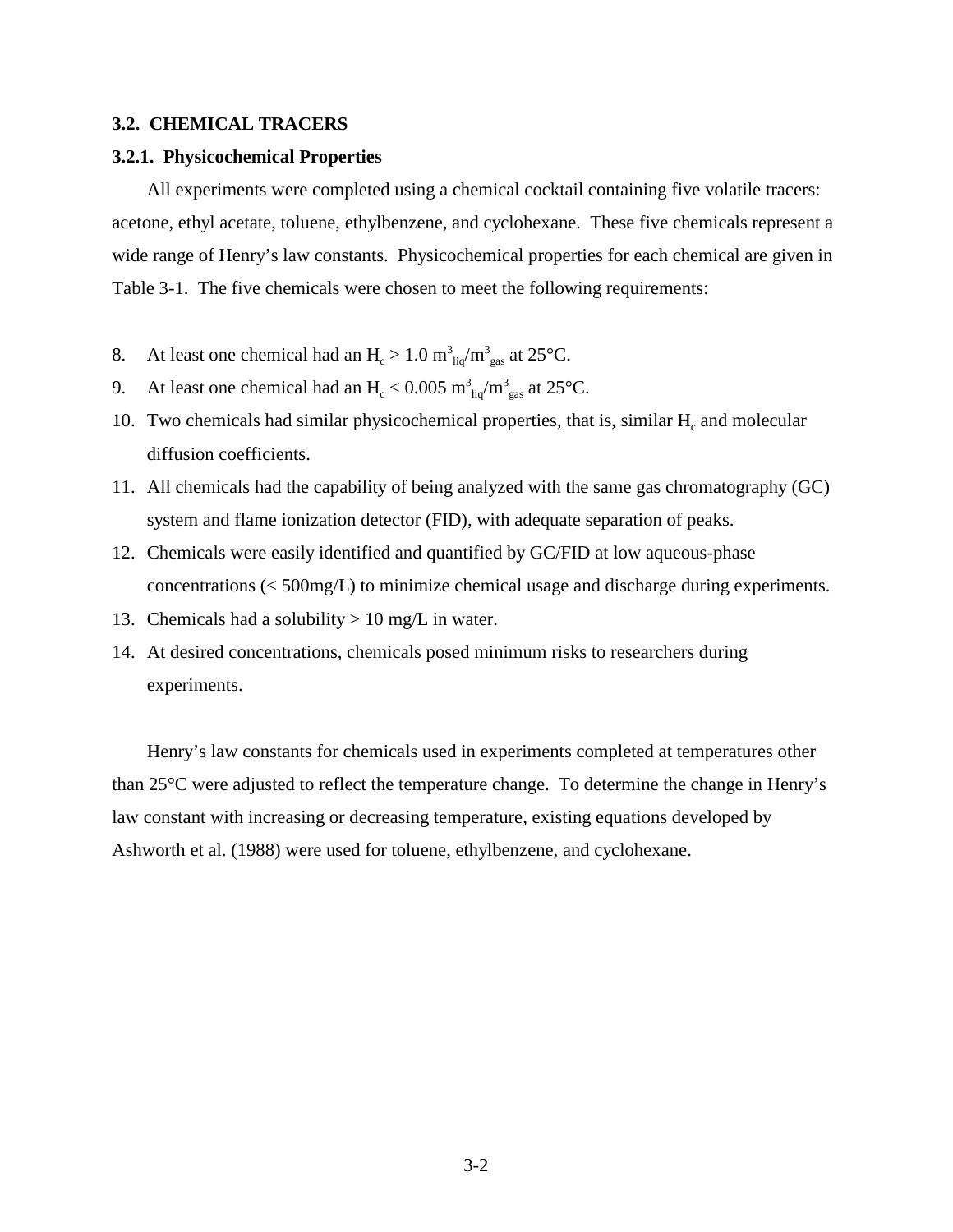| Compound             | $H_c \otimes 25^{\circ}C$             | $D_1 @ 24°C$             | $D_{\circ}$ @ 24°C       | T <sub>b</sub> |        | <b>Solubility</b> | $Pv^{\circ}$ |
|----------------------|---------------------------------------|--------------------------|--------------------------|----------------|--------|-------------------|--------------|
|                      | $(m_{\text{liq}}^3/m_{\text{gas}}^3)$ | $\text{(cm}^2\text{/s)}$ | $\text{(cm}^2\text{/s)}$ | ${}^{(0}C)$    | (kg/L) | (mg/L)            | (mm Hg)      |
| Acetone              | 0.0015                                | $1.1E-05$                | 0.11                     | 56.5           | 0.79   | miscible          | 270          |
| <b>Ethyl Acetate</b> | 0.0050                                | 9.5E-06                  | 0.092                    | 77.0           | 0.89   | 64000             | 115          |
| Toluene              | 0.27                                  | 9.1E-06                  | 0.085                    | 110.6          | 0.87   | 515               | 22.0         |
| Ethylbenzene         | 0.33                                  | 8.4E-06                  | 0.077                    | 136.2          | 0.87   | 152               | 7.0          |
| Cyclohexane          | 7.2                                   | 9.0E-06                  | 0.088                    | 80.7           | 0.77   | 58                | 77           |

**Table 3-1. Summary of physicochemical properties for selected chemical tracers**

Sources: Ashworth (1988), CRC Handbook (1995), Howard (1990) and Tucker and Nelken (1990). These equations have been validated for a temperature range of 10°C to 30°C.

Toluene: 
$$
H_{c,T} = \exp[5.133 \cdot 3024/(T + 273.15)]/(0.000082*(T + 273.15))
$$
 (3.1)

Ethylbenzene: H<sub>c,T</sub> = exp[11.92 ! 4994/(T + 273.15)]/(0.000082\*(T + 273.15)) (3.2)

Cyclohexane: Hc,T = exp[9.141 ! 3238/(T + 273.15)]/(0.000082\*(T + 273.15)) (3.3)

where

$$
H_{c,T}
$$
 = Henry's law constant at experimental temperature ( $L_{liq}^3/L_{gas}^3$ )

 $T =$  experimental temperature ( $°C$ ).

Schoene and Steinhanses (1985) developed the following relationship between Henry's law constant and temperature for acetone.

$$
\text{Acetone: } \log(\text{H}_{\text{c,T}}) = \frac{1}{2218/(T + 273.15) + 4.545} \tag{3.4}
$$

where

 $H_{\rm c, T}$  = Henry's law constant at experimental temperature  $(L_{\rm liq}^3/L_{\rm gas}^3)$  $T =$  experimental temperature ( $°C$ ).

There is a lack of published information related to temperature effects on Henry's law constant for ethyl acetate. The following relationship was used to predict the change in ethyl acetate's Henry's law constant at different experimental temperatures (Enviromega, 1993).

Ethyl Acetate: 
$$
H_{c,T} = H_{c,25^{\circ}C} \cdot 1.044^{(T-25^{\circ}C)}
$$
 (3.5)

where

 $H_{\rm c,T}$  = Henry's law constant at experimental temperature  $(L_{\rm liq}^3/L_{\rm gas}^3)$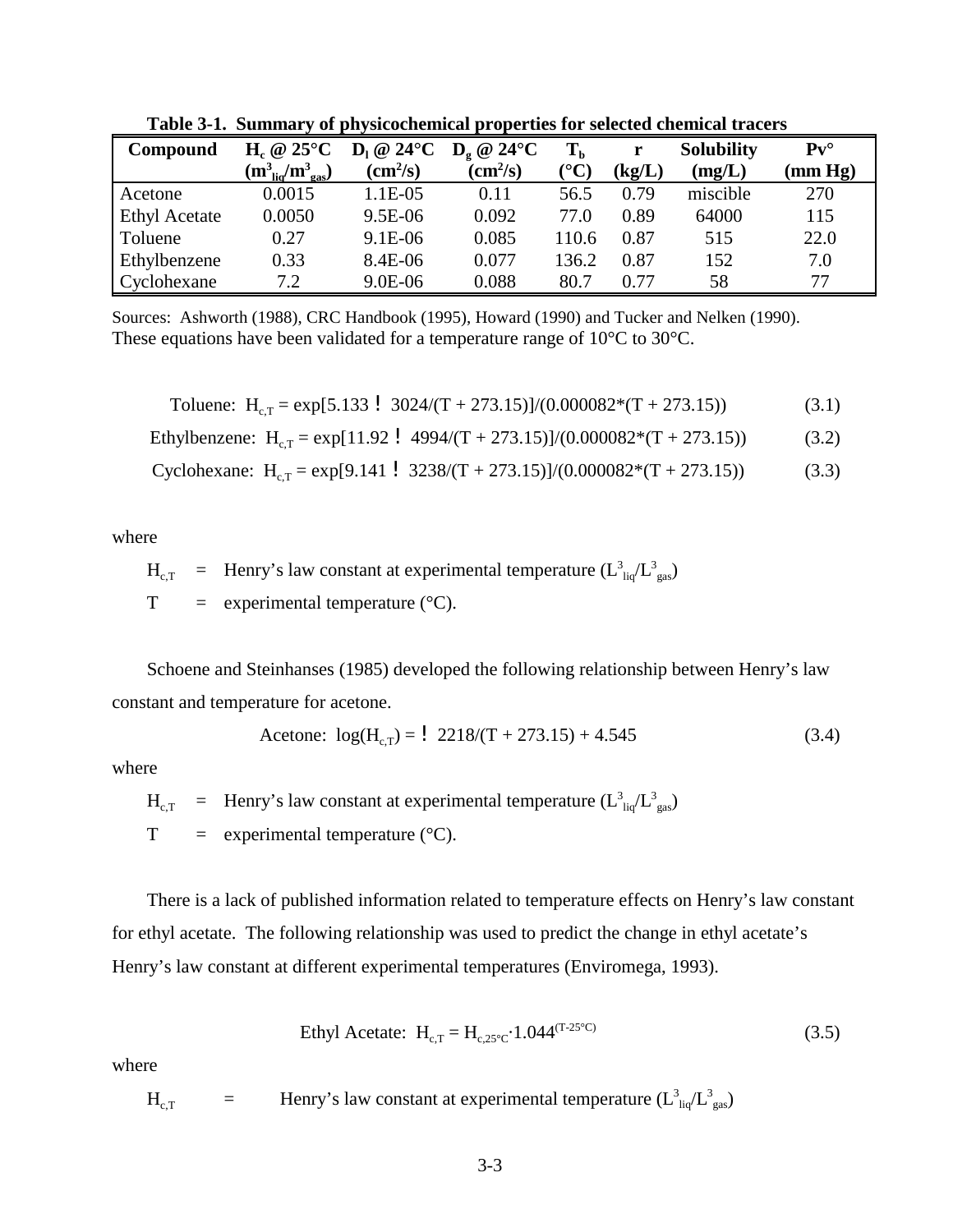$H_{c,25\degree C}$  = Henry's law constant at 25 $\degree C$  ( $L_{liq}^3/L_{gas}^3$ )  $T =$  Experimental temperature (°C).

## **3.2.2. Chemical Tracer Addition**

The water used in each experimental system was spiked with a multitracer stock solution. Tracer solutions were prepared in 3 L Tedlarä bags fitted with a stainless steel hose/valve with locking screw and a replaceable Teflonä-lined septum with a stainless steel cap. Tedlarä bags were ideal for preparing and transferring volatile tracer solutions because of the minimal headspace associated with filling and emptying the bag with liquid. A bag had the capability to expand or collapse without forming a headspace. Each bag was filled with cold tap water using a variablespeed peristaltic pump (Masterflexä Laboratory Standard Variable Speed Drive System). Teflonä tubing (0.635 cm OD) dedicated to clean water usage provided the means of water transfer through the inlet valve of each bag. Any air added during this procedure was removed by collecting it in a large bubble near the bag's valve opening and reversing the pump, thereby emptying the excess air. Syringes adequately cleaned with methanol and water were used for chemical injections. Known amounts of each chemical were injected into a known volume of tap water contained in the Tedlarä bag. In addition to resulting system concentrations, chemical solubilities were considered when determining the volume of chemical to be added. To facilitate dissolution, bags were manually agitated and allowed to sit for periods over 24 hours prior to use in any experiments.

The predissolved solution had to be added to the water supply of each experimental system. To add the chemical solution, the Masterflexä peristaltic pump described above with Teflonä tubing dedicated to chemical addition was used. As the bags were emptied, the chemical solution was manually mixed into the system's water supply. Additional experimental procedures are presented in each respective source chapter (Chapters 4 to 7).

# **3.3. CHEMICAL SAMPLING**

#### **3.3.1. Liquid-Phase Sampling**

Each experimental system was retrofitted with a liquid sample port made of Teflonä. This port was designed to minimize chemical losses during sampling, for example, preventing air in the sample line. In addition, Teflonä tubing was connected to the end of the sample port such that when

3-4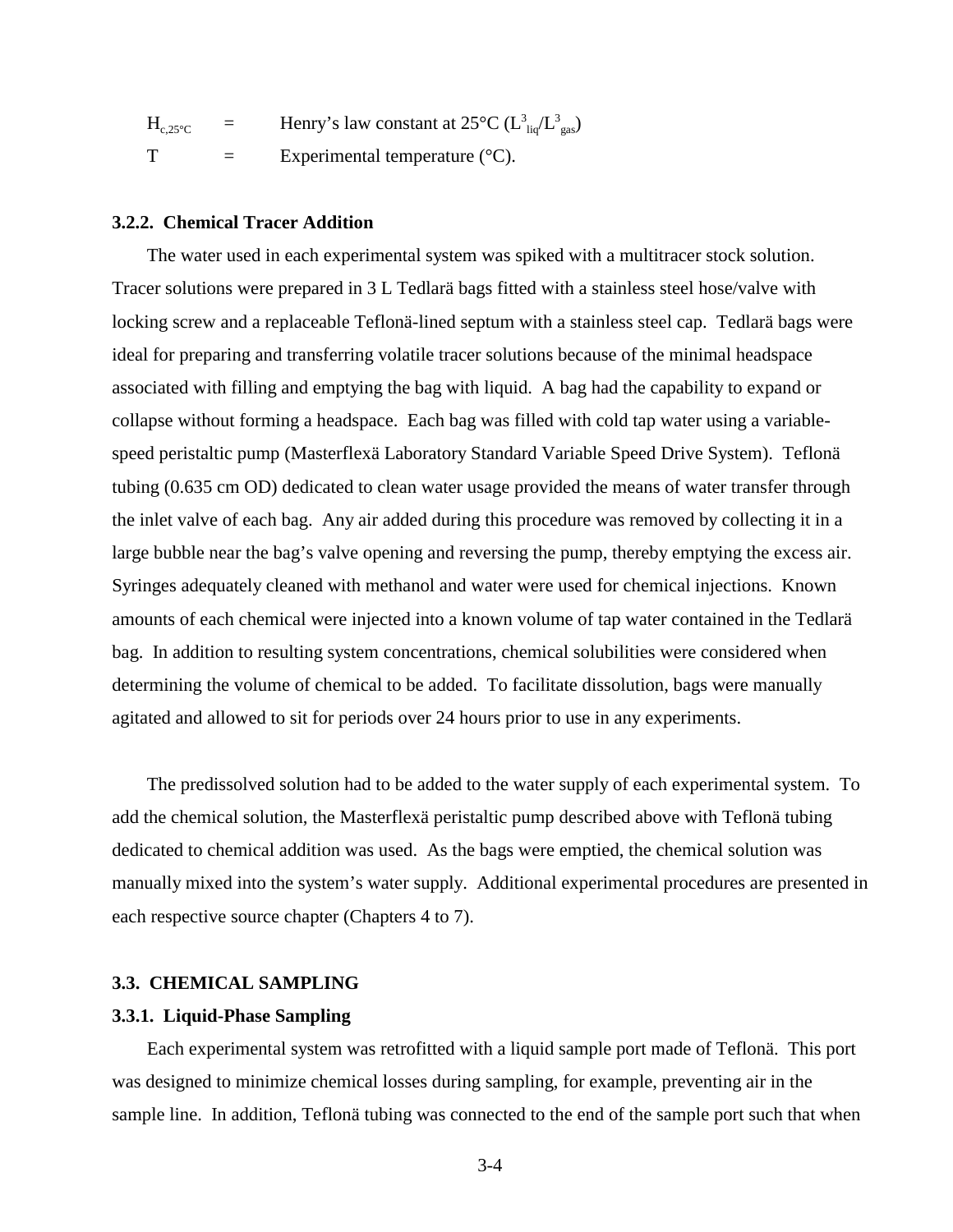a liquid sample was collected the water entered near the bottom of the sample vial, thereby minimizing splashing. Liquid samples were collected in 22 mL glass vials and sealed with an aluminum cap fitted with a Teflonä-faced silicon septum. Approximately 11 mL of water were collected in each vial, leaving a significant headspace in the vial.

Samples were stored at 4°C in a laboratory refrigerator until analysis. Preexperimental tests determined that samples could be stored up to 1 week at 4°C without significant losses. Samples moved to another location for analysis were transported in an ice chest at a temperature at or below 4°C. A data log book contained a record of each liquid sample including information regarding date of collection, date of transport (if necessary), length of storage, and date of analysis.

# **3.3.2. Gas-Phase Sampling**

Each experimental system was also retrofitted with a stainless steel Swagelokä gas sample port. Gas samples were collected on Carbotrapä 300 (Supelcoä) adsorbent tubes (0.635 cm OD  $\times$  17.8 cm). Carbotrapä adsorbent tubes were packed with graphitized carbon black and were determined to be suitable for trapping and thermally desorbing the target organic compounds. Samples were collected using a gas sample pump and bubble flowmeter in series as shown in Figure 3-1. The sorbent tube was attached to the Swagelokä port open to the experimental system's headspace from which gas was drawn. The flowrate at which gas was drawn through the sorbent tube was measured by the bubble flowmeter. The volume of air drawn through the sorbent tube was determined by timing the event. Sample flowrates were in the range of 0.15 to 0.55 L/minute. For batch and flowthrough experiments, sampling times ranged from 30 to 60 seconds and were scheduled such that a liquid sample was collected during the gas sampling period. For fill cycle experiments, a single gas sample was collected for the duration of the 3- to 6-minute experiments. Preliminary tests were completed to ensure that experimental sample tubes were not achieving breakthrough at these sampling conditions.

Once the gas sample had been collected, the ends of the sorbent tube were sealed with stainless steel Swagelokä caps and stored at 4°C in a hermetically sealed jar containing activated carbon. Again, it was determined through preexperimental testing that gas samples could be stored up to 1 week without sample loss at these conditions.

3-5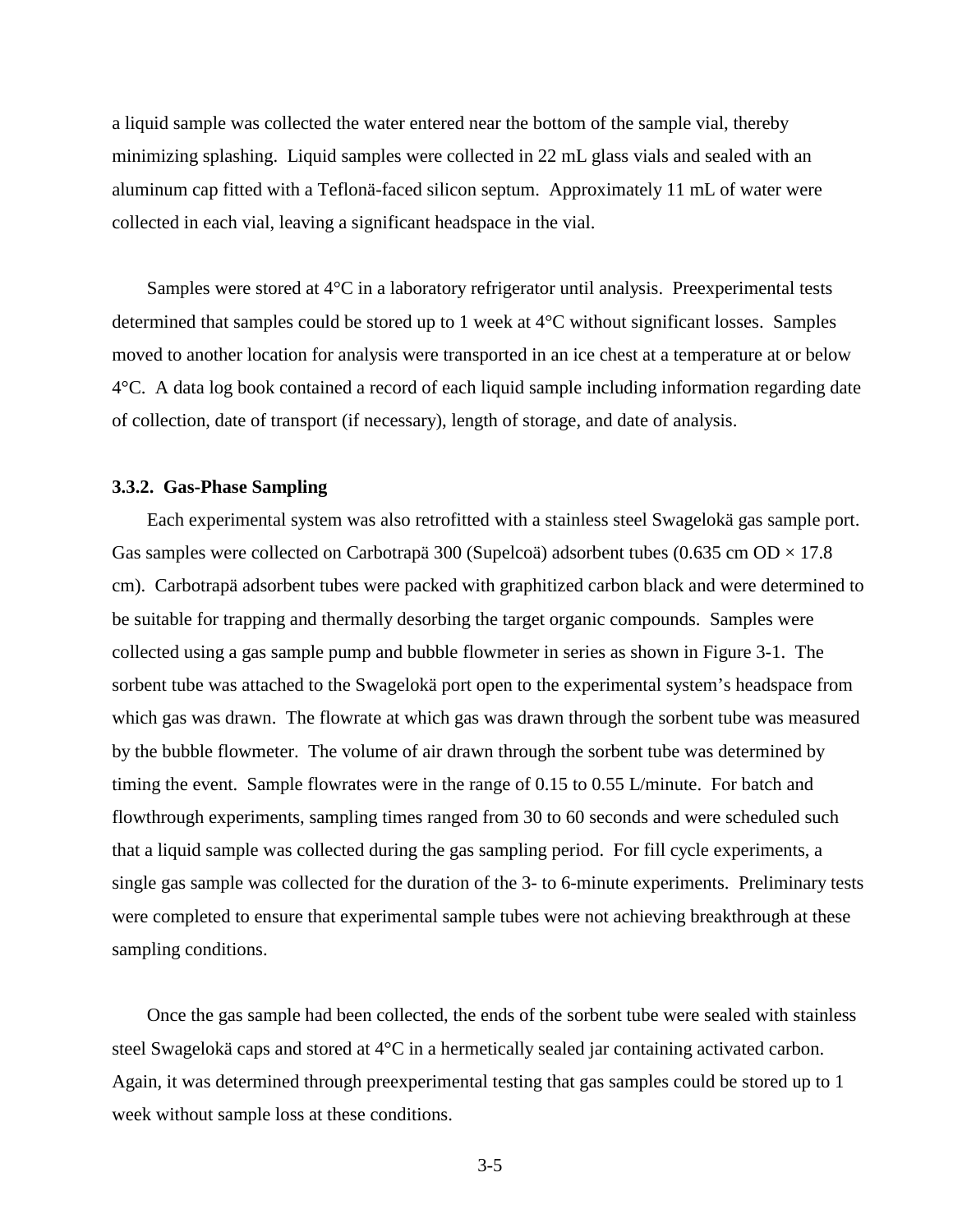

**Figure 3-1. Gas sampling experimental setup.**

# **3.4. SAMPLE ANALYSES**

# **3.4.1. Liquid Sample Analysis**

Liquid samples were analyzed using a headspace concentrator equipped with an autosampler (Tekmar 7000) and a gas chromatograph (Hewlett Packard, 5890 Series II Plus) with a flame ionization detector (GC/FID). Method parameters for the headspace concentrator were based on previous experimental work and were as follows: sealed vials containing liquid samples were lowered into a platen chamber where they were heated at 70°C for 60 minutes, allowing the volatile organic compounds to be transferred into the vial headspace and to reach equilibrium. Equilibrium concentration is highly dependent on temperature, and a platen temperature of 70°C was determined to be an optimum value for this study. Each liquid sample was heated for identical periods of time and temperatures, thus enhancing reproducibility. Following the platen equilibration time, the vial was pressurized with helium for 1 minute. The sample loop was then filled for 1 minute and allowed to stabilize for 0.2 minutes. To prevent condensation, the sample loop temperature was set at  $100^{\circ}$ C. The headspace sample was then injected for one minute into the gas chromatograph at a temperature of 100°C.

The GC/FID parameters included an inlet temperature of 200°C and a detector temperature of 250°C, once again preventing condensation. For each sample, the initial oven temperature was  $32^{\circ}$ C, which was held constant for 0.5 minutes before being ramped at  $20^{\circ}$ C/minute to a final oven temperature of 55°C. This final temperature was held constant for 1 minute, leading to a total run time of 2.65 minutes. Over the course of the experimental period, different GC/FID columns were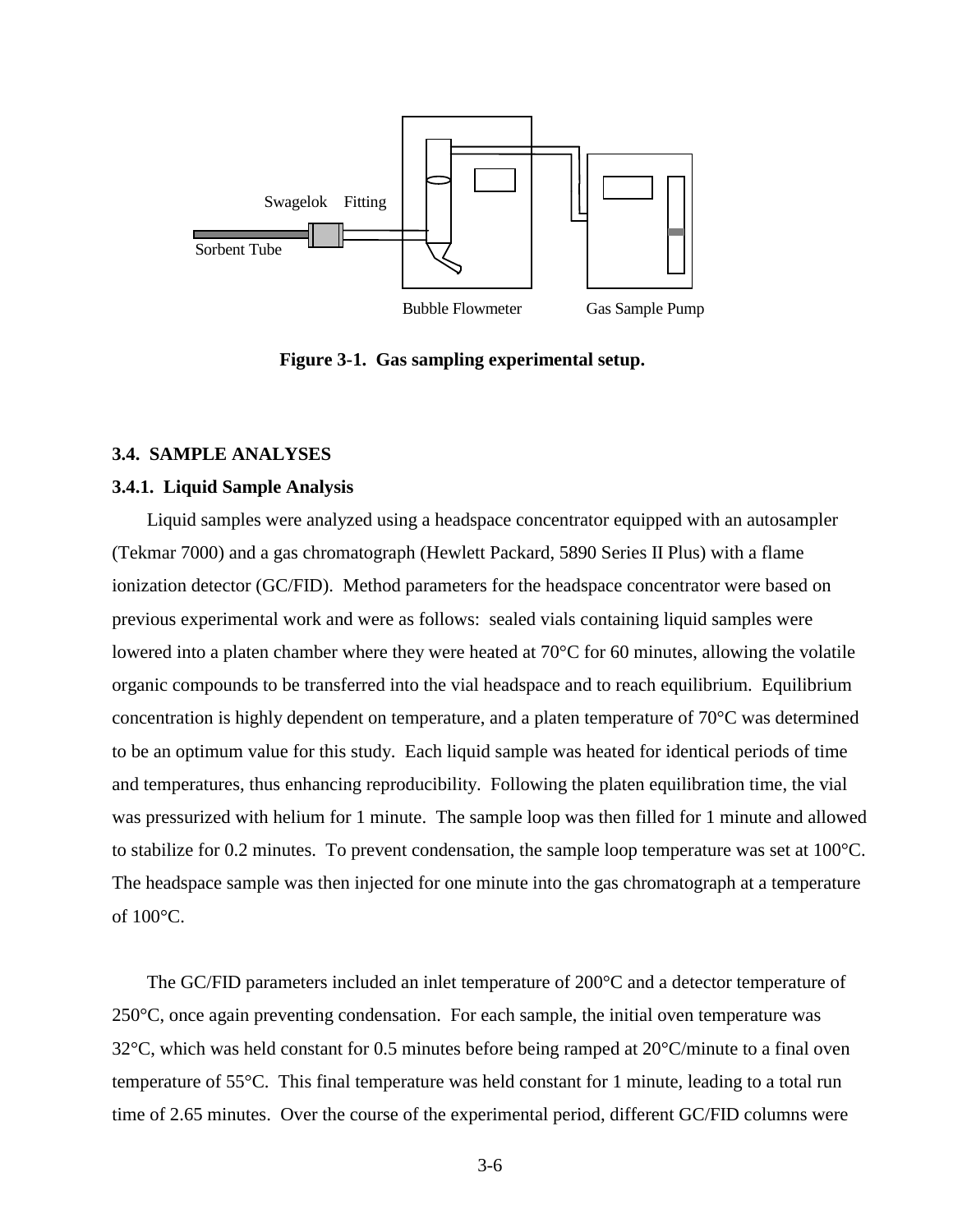used. Analytical columns included a Restekä capillary column (30 m  $\times$  0.53 mm  $\times$  3.0 mm film thickness) and an HP-1 capillary column  $(5 \text{ m} \times 0.53 \text{ mm} \times 2.65 \text{ mm film thickness})$ . Chromatographic peaks were drawn and integrated using HP 3365 Series II ChemStation (Version A.03.34) software. A sample chromatogram is shown in Figure 3-2, where the abscissa is time and the ordinate is the GC/FID response.

Liquid samples were analyzed within 1 week of collection, typically on the same day of collection. To limit column contamination, the vials were placed on the headspace autosampler tray in the order of increasing concentration. Vials containing clean water (blanks) were placed intermittently between sample vials, and served as indicators of system contamination, which was always minimal.

#### **3.4.2. Liquid Standards**

For each experiment, an additional stock solution was prepared as described in Section 3.2.2 for the preparation of liquid standards. Ten milliliters of cold tap water were added to a 22 mL glass vial using a volumetric glass pipette. The vial was sealed with a Teflonä-faced silicon septum and aluminum cap using a hand-held crimper. A small volume of stock solution with a known concentration of each chemical was injected into a solution with a known volume of clean water.



Time (min)

**Figure 3-2. Liquid-phase sample chromatogram.**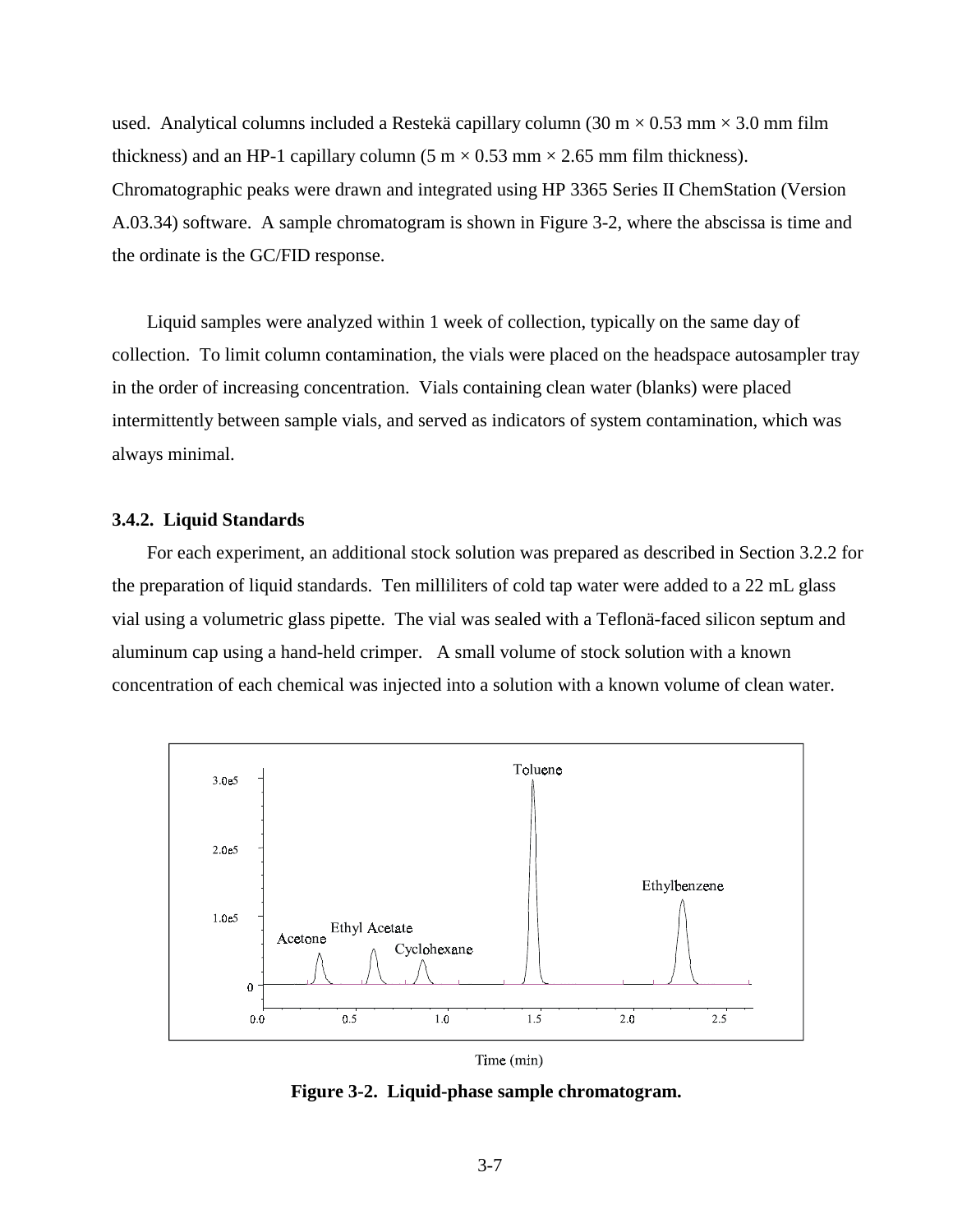The resulting concentrations of each chemical in the vial were calculated. By varying the amount of stock solution extracted from the bag, six vials with different concentrations were prepared. These standards were used to develop a six-point linear calibration curve, for example, gas chromatograph area response versus chemical concentration. The six calibration points were chosen based on experimental data, such that liquid sample measurements were within the range of standards. A sample liquid calibration curve is shown in Figure 3-3. External calibration curves for each tracer had a coefficient of determination  $(R^2)$  of at least 0.95 and were nearly always greater than 0.98.

Since several experiments incorporated the use of detergent, a separate test was completed to determine the effects of detergent on chemical calibration curves. Using a single stock solution, two calibration curves were developed: one using clean (no detergent present) water as the matrix and a second using "soapy" water as the matrix. In a comparison of the two curves, only ethyl acetate was significantly affected by the presence of detergent in the water. This impact is further discussed in appropriate source-specific chapters.

As described in Section 3.2.2, it is conceivable that complete dissolution of some tracers, particularly cyclohexane, did not occur prior to the development of calibration curves. In such cases, liquid-phase concentrations may have been overestimated. This is likely the reason for relatively poor mass closures for cyclohexane during many experiments. However, stripping efficiencies and mass transfer coefficients for cyclohexane should not have been affected by this phenomenon. This



**Figure 3-3. Liquid-phase calibration curve for ethylbenzene.**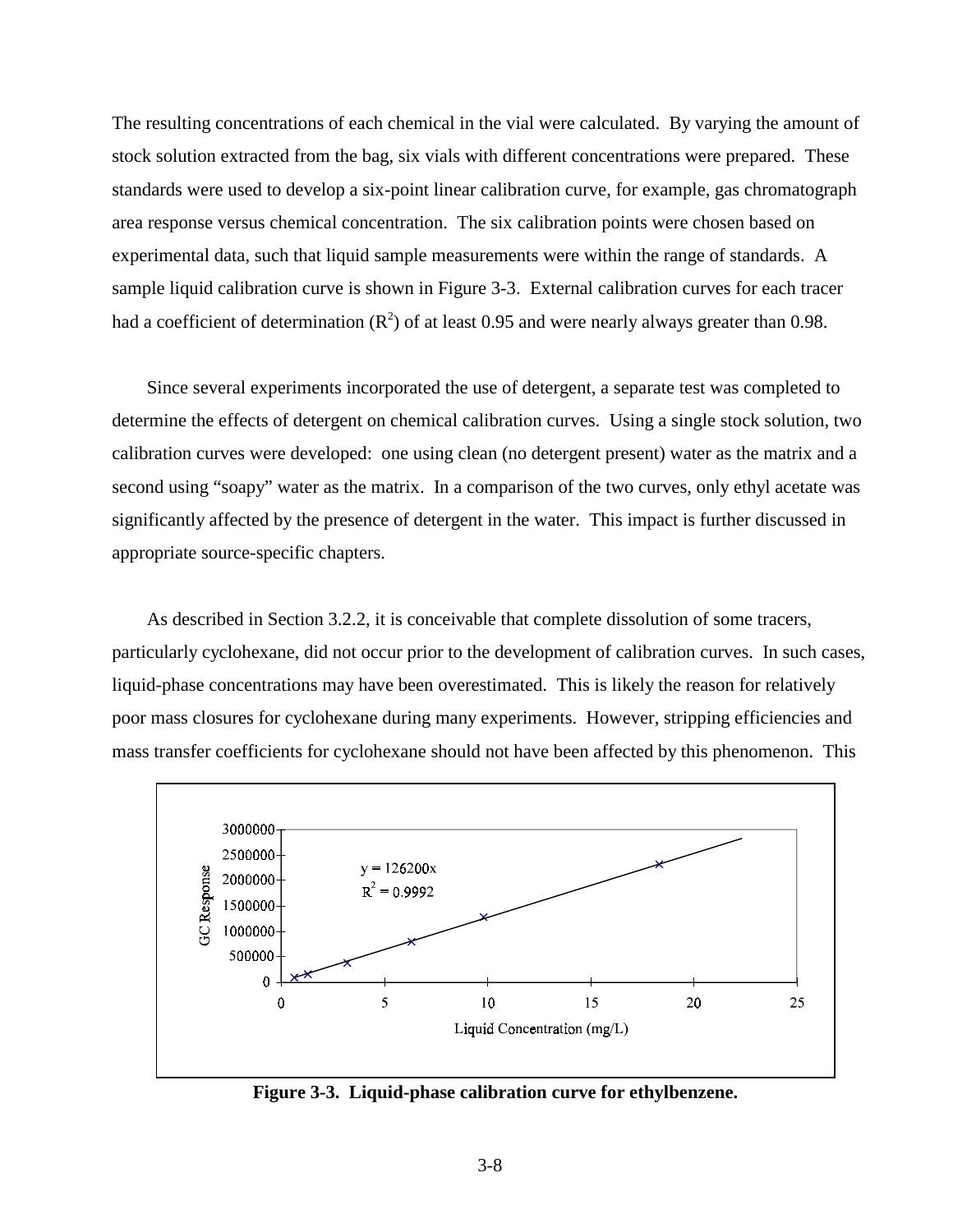is true because all stripping efficiencies and mass transfer coefficients for cyclohexane were based on relative changes in liquid concentrations.

# **3.4.3. Gas Sample Analysis**

Gas samples were analyzed using a thermal desorber with an autosampler (Tekmar 6016) and a purge and trap concentrator (Tekmar 3000). Over the course of the experimental period, this system was plumbed to different gas chromatographs. First, it was plumbed to the GC/FID described in Section 3.4.1. Most recently, the system was plumbed to a gas chromatograph (Hewlett Packard, 6890 Series) with a flame ionization detector (GC/FID#2). Method parameters for the thermal desorber and purge and trap system were based on recommended values for Carbotrapä 300 sorbent tubes. Each tube was heated at 200°C for 8 minutes. The desorbed contaminants were transported to the purge and trap column through a transfer line with a temperature of 200°C. Once the desorption phase was complete, the trap was heated to 250°C for 2 minutes. During this time, contaminants were desorbed from the trap and immediately injected into the GC/FID#2.

The GC/FID#2 method for gas samples included an inlet temperature of 225°C and a detection temperature of 250°C, once again preventing condensation. For each sample, the initial oven temperature was 34°C, which was held constant for 0.5 minutes before being ramped at 10°C/minute to a final oven temperature of 65°C. This final temperature was held constant for 11 minutes, yielding a total run time of 14.6 minutes. The primary analytical column for GC/FID#2 was a Restekä capillary column (30 m  $\times$  0.53 mm  $\times$  3.0 mm film thickness). Chromatographic peaks were drawn and integrated using HP GC ChemStation (Version Rev. A.04.02) software. A sample chromatogram for GC/FID#2 is shown in Figure 3-4, where the abscissa is time and the ordinate is the GC/FID response.

# **3.4.4. Gas Standards**

A pressurized gas cylinder of known concentration of each chemical tracer was purchased (calibrated by Scott Specialty Gases, NIST traceable to Project 0454764). The cylinder contained a balance gas of air and was certified to contain: 40.0 ppm acetone, 50.6 ppm ethyl acetate, 40.5 ppm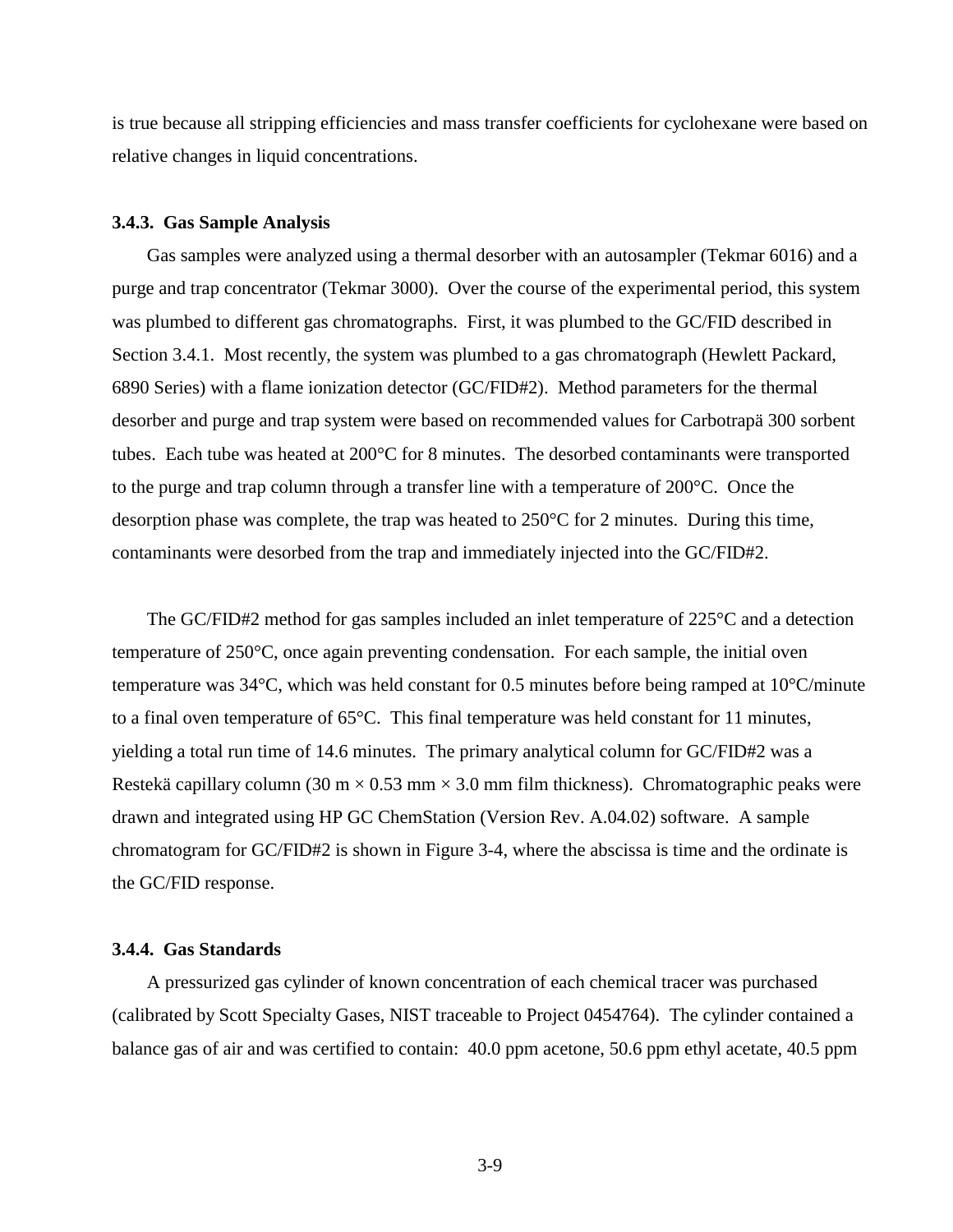

**Figure 3-4. Gas sample chromatogram.**

toluene, 27.7 ppm ethylbenzene, and 19.9 ppm cyclohexane. A 3 L Tedlarä sample bag dedicated to gas standards was filled with the gas stock solution from the tank. A sampling configuration similar to the one shown in Figure 3-1 was used to draw the standard gas from the Tedlarä bag through a clean sorbent tube. The volume of gas drawn through the tube was measured using a bubble flowmeter and a stopwatch. Different gas volumes were drawn through five sorbent tubes resulting in a five-point external calibration curve as shown in Figure 3-5. As with liquid standards, gas standards were prepared for each experiment in accordance with expected gas-phase measurements. External calibration curves for each tracer had a coefficient of determination  $(R^2)$  of at least 0.999.



**Figure 3-5. Gas-phase calibration curve for acetone.**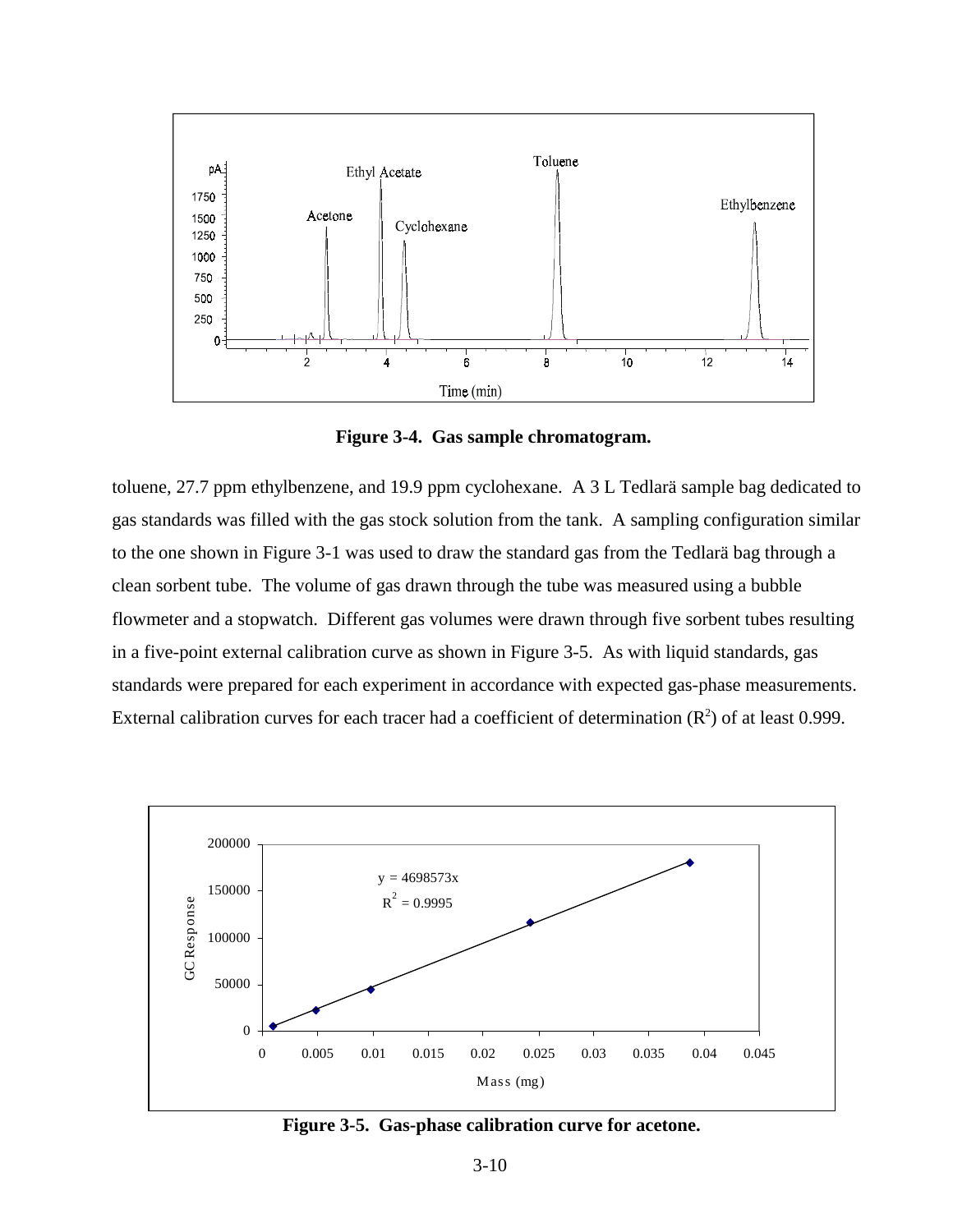#### **3.5. QUALITY ASSURANCE MEASURES**

A quality assurance plan was developed specifically for this project and was submitted to the US Environmental Protection Agency at an earlier date (September 1996). This plan was implemented throughout the entire study. A summary of quality assurance measures is given in this section.

#### **3.5.1. Duplicate Samples**

Because of the high volatility associated with several of the chemical tracers, duplicate liquidphase samples were collected for every experiment. For the purposes of this study, duplicate samples refer to samples that were collected sequentially and that differed in time by fewer than 20 seconds. A summary of results associated with duplicate samples is presented in Table 3-2. The average difference reported in Table 3-2 includes all duplicates, even those that were removed for violating the quality assurance project plan.

The best duplication for liquid samples was achieved for ethyl acetate, with an average relative difference of 2.5%. Only 7.9% of all liquid sample duplicates had differences of greater than 20%. Twenty-six of the 38 liquid samples with poor duplication (>20% difference) were not included in the data analysis used to predict volatilization parameters. The remaining 12 duplicates had a relative difference between 22% and 36%, and were collected during the initial seconds of dishwasher experiments. As is explained in Chapter 5, chemicals rapidly volatilized from water used in a dishwasher within the first 45 seconds of operation. To characterize this drop in liquid-phase

**Table 3-2. Duplicate sample results**

| <b>Liquid Samples</b> |                             |                                                 |  |  |  |
|-----------------------|-----------------------------|-------------------------------------------------|--|--|--|
| Compound              | <b>Number of Duplicates</b> | Average Difference <sup>a</sup> $(\frac{6}{6})$ |  |  |  |
| Acetone               | 113                         | 3.1                                             |  |  |  |
| <b>Ethyl Acetate</b>  |                             | 2.5                                             |  |  |  |
| Toluene               |                             | 77                                              |  |  |  |
| Ethylbenzene          | 101                         | 8.2                                             |  |  |  |
| Cyclohexane           |                             |                                                 |  |  |  |

<sup>a</sup>Defined as 
$$
\frac{1}{n} \sum_{i=1}^{n} \frac{C_i - C_j}{\frac{C_i + C_j}{2}}
$$
 **•** 100.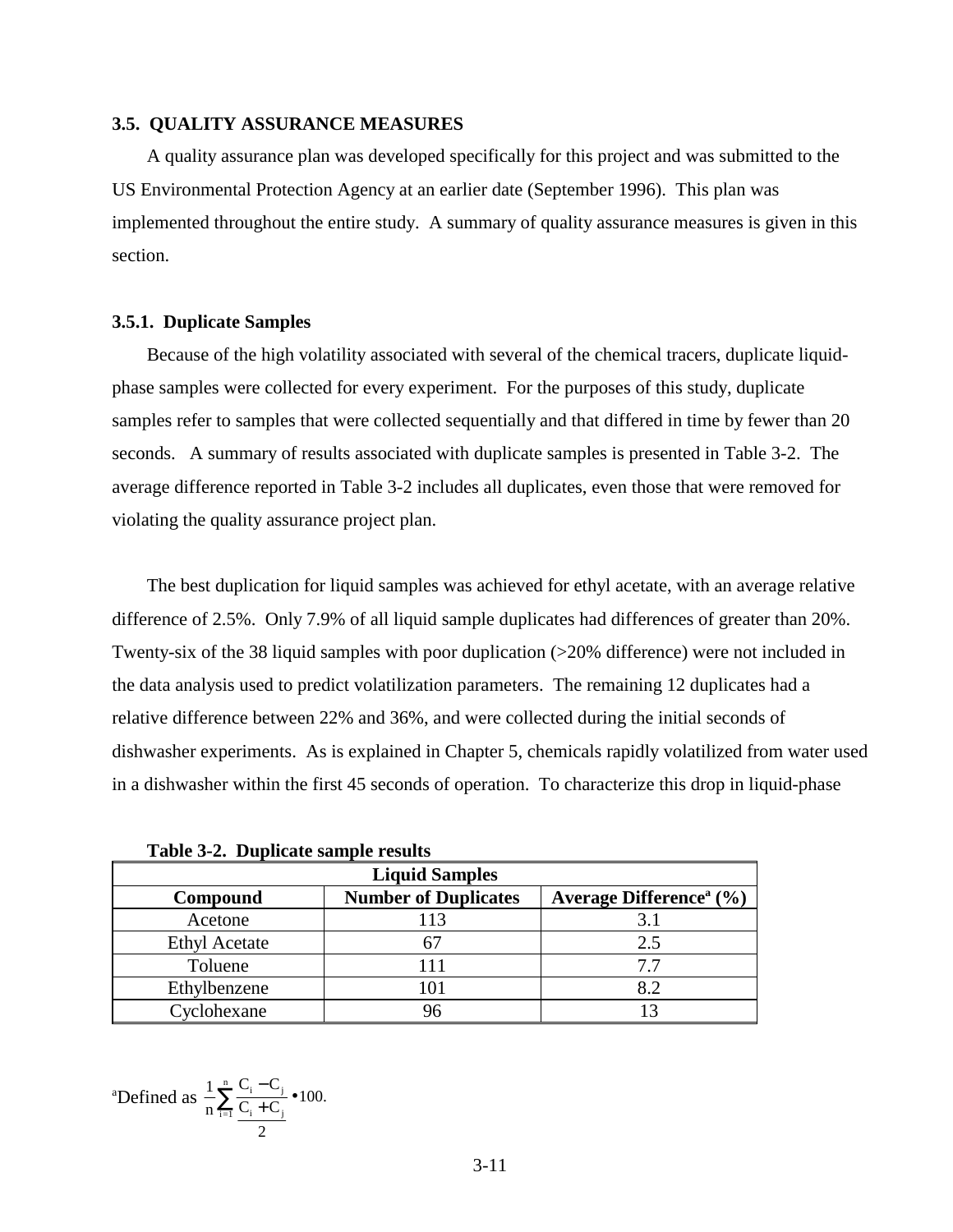concentration, an initial value was needed. Dishwasher experiments using the average of these duplicates as initial concentrations are flagged in Chapter 5.

# **3.5.2. Replicate Experiments**

Replicate experiments refer to experiments completed under approximately identical conditions, but not sequentially on the same day. For this study, 25% to 38% of experiments for each system were repeated. A summary of replicate experimental results is provided in Table 3-3.

Table 3-3 includes replicate experimental results for all sources. In fact, some replicate experiments for bathtubs and washing machine fill cycles were particularly poor for reasons that are explained later in this report. If those experiments are excluded from the analysis, the replicate sample results are improved significantly as presented in Table 3-4. The best replicate sample results were achieved for toluene, as shown in Table 3-4.

| Table 9 of Repheate sample results |                                                          |                                                                |                                                            |                                                                  |  |  |
|------------------------------------|----------------------------------------------------------|----------------------------------------------------------------|------------------------------------------------------------|------------------------------------------------------------------|--|--|
| <b>Volatilization Parameters</b>   |                                                          |                                                                |                                                            |                                                                  |  |  |
| Compound                           | Average<br><b>Difference</b> <sup>a</sup><br>for $h(\%)$ | <b>Median</b><br><b>Difference</b> <sup>a</sup><br>for $h(\%)$ | Average<br><b>Difference</b> <sup>b</sup><br>for $KLA$ (%) | <b>Median</b><br><b>Difference</b> <sup>b</sup><br>for $KLA$ (%) |  |  |
| Acetone                            | 38                                                       | 30                                                             | 26                                                         | 19                                                               |  |  |
| <b>Ethyl Acetate</b>               | 23                                                       | 26                                                             | 26                                                         | 27                                                               |  |  |
| Toluene                            | 16                                                       | 6.4                                                            | 23                                                         | 19                                                               |  |  |
| Ethylbenzene                       | 18                                                       | 6.9                                                            | 22                                                         | 17                                                               |  |  |
| Cyclohexane                        | 20                                                       | 5.0                                                            | 28                                                         | 19                                                               |  |  |

**Table 3-3. Replicate sample results**

<sup>a</sup>Defined as 
$$
\frac{1}{n} \sum_{i=1}^{n} \frac{\eta_i - \eta_j}{\frac{\eta_i + \eta_j}{2}}
$$
 **100.**

<sup>b</sup>Defined as 
$$
\frac{1}{n} \sum_{i=1}^{n} \frac{K_{L}A_{i} - K_{L}A_{j}}{K_{L}A_{i} + K_{L}A_{j}}
$$
  $\bullet$  100.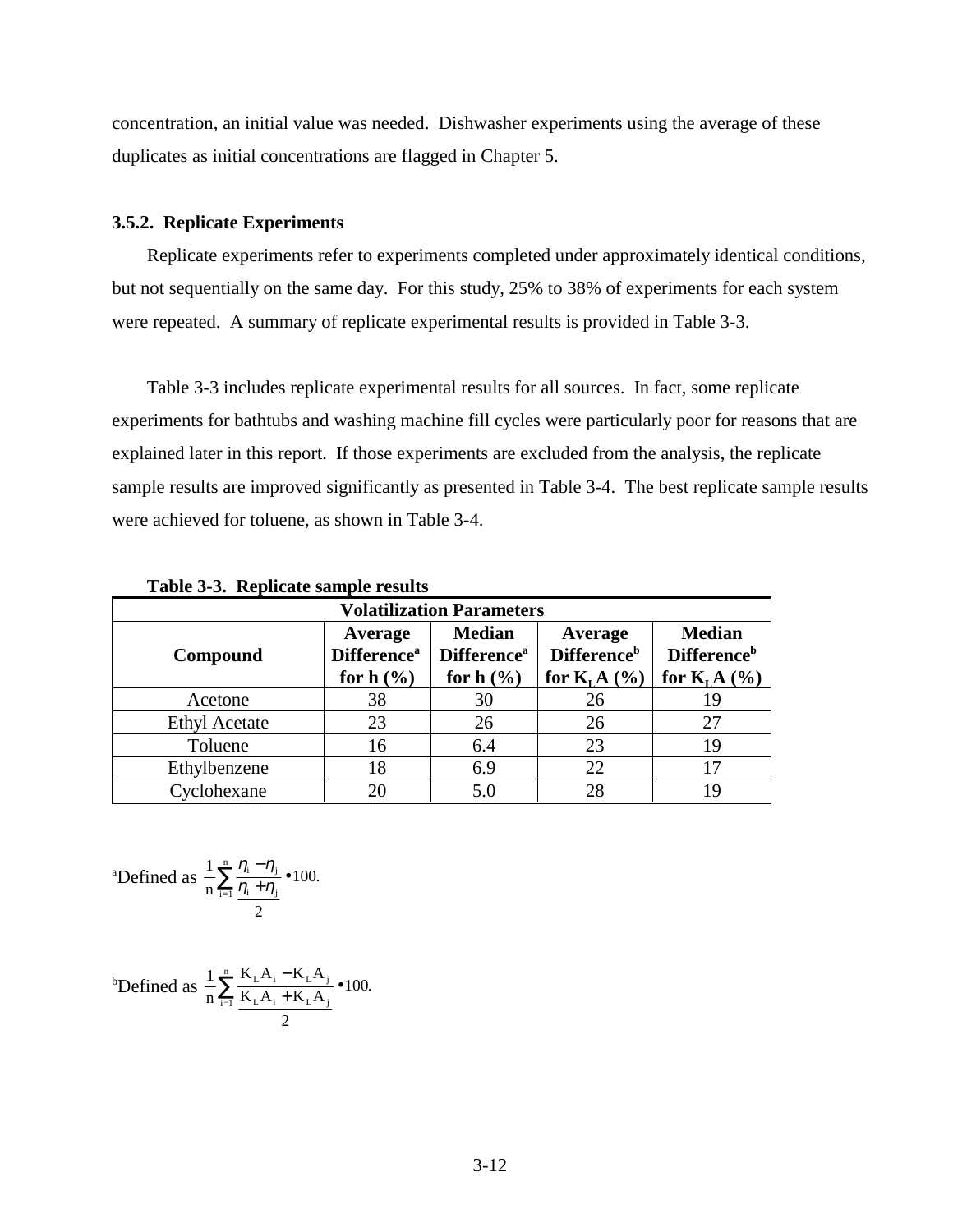| <b>Volatilization Parameters</b> |                                           |                                          |                                           |                                                 |  |
|----------------------------------|-------------------------------------------|------------------------------------------|-------------------------------------------|-------------------------------------------------|--|
| Compound                         | Average<br><b>Difference</b> <sup>a</sup> | <b>Median</b><br>Difference <sup>a</sup> | Average<br><b>Difference</b> <sup>b</sup> | <b>Median</b><br><b>Difference</b> <sup>b</sup> |  |
|                                  | for $h$ $(\frac{6}{6})$                   | for $h(\%)$                              | for $KLA$ (%)                             | for $KLA$ (%)                                   |  |
| Acetone                          | 22                                        | 16                                       | 27                                        | 22                                              |  |
| <b>Ethyl Acetate</b>             | 18                                        | 17                                       | 29                                        | 28                                              |  |
| Toluene                          | 6.1                                       | 4.2                                      | 17                                        | 12                                              |  |
| Ethylbenzene                     | 7.0                                       | 3.4                                      | 13                                        | 9.9                                             |  |
| Cyclohexane                      | 79                                        | 1.8                                      | 18                                        | 16                                              |  |

**Table 3-4. Replicate sample results excluding replicate experiments associated with filling**

<sup>a</sup>Defined as 
$$
\frac{1}{n} \sum_{i=1}^{n} \frac{\eta_i - \eta_j}{\frac{\eta_i + \eta_j}{2}} \bullet 100.
$$

<sup>b</sup>Defined as 
$$
\frac{1}{n} \sum_{i=1}^{n} \frac{K_L A_i - K_L A_j}{K_L A_i + K_L A_j}
$$
 **100.**

### **3.5.3. Experimental Blanks**

A minimum of four analysis blanks were analyzed for every batch of experimental samples. These blanks were prepared in the laboratory and treated as an experimental sample through the analysis phase. The concentration of each volatile tracer in each blank was always below detection limit.

#### **3.5.4. Method Detection Limit**

The method detection limit was defined as:

$$
MDL = t_{(n-1,1-\alpha=0.95)} \bullet s_r
$$
 (3.6)

where

MDL = method detection limit  $s_r$  = standard deviation of replicate analyses (M or M/L<sup>3</sup>)  $t_{(n-1,1-a=0.95)}$  = student's t value for a one-sided 95% confidence level and a standard deviation estimate  $(s_r)$  with n! 1 degrees of freedom.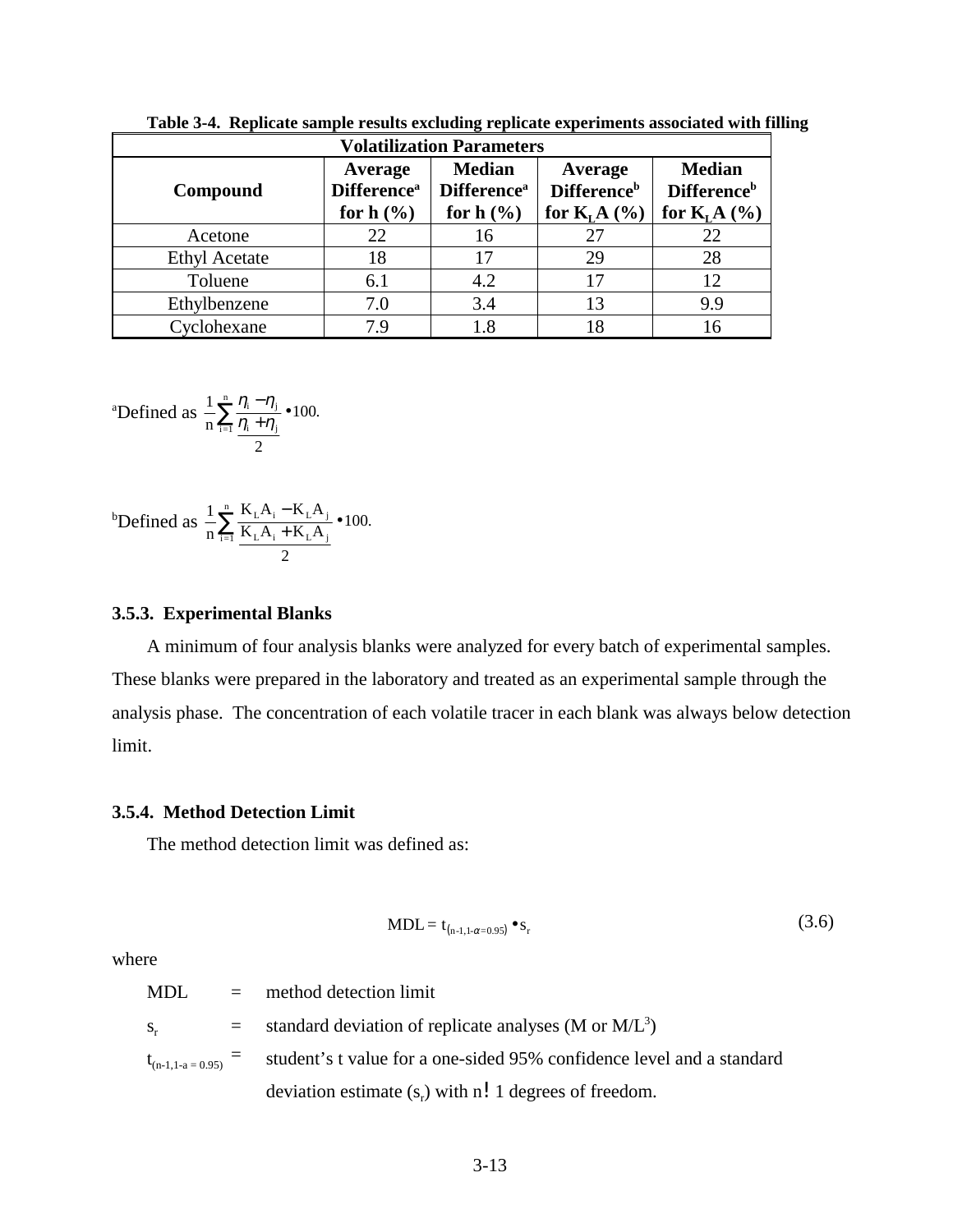The MDLs were determined separately for liquid and gas samples. Results are listed in Table 3-5. It should be noted that the MDL test was completed for each GC/FID and column combination used in liquid and gas sample analyses. A majority of the liquid samples was analyzed using the 5 m column in GC/FID #1, and a majority of the gas samples was analyzed using the 30 m column in GC/FID #2. Less mass was used for each respective chemical to determine the MDLs for the 5 m column and GC/FID #2 than was used to determine the MDLs for the 30 m column and GC/FID #1. Subsequently, the standard deviation was lower for each chemical  $(s<sub>r</sub>)$ , resulting in a significantly lower associated MDL. If a lower mass had been used for the test with the 30 m column and GC/FID #2, the resulting MDLs would have been lower.

# **3.6. DATA ANALYSIS**

Experimental systems with similar liquid flow patterns shared the same data analysis methods. The sources were grouped as follows:

- 1. Batch systems: dishwasher, washing machine (wash/rinse cycles), and bathtub (surface volatilization)
- 2. Plug-flow systems: shower and bathtub (flow-through)
- 3. Fill systems: washing machine (fill cycle) and bathtub (fill process)

The methods used to predict chemical stripping efficiencies,  $K<sub>L</sub>A$ ,  $k<sub>g</sub>/k<sub>l</sub>$ , and  $k<sub>l</sub>$  and  $k<sub>g</sub>$  for each type of experimental system are described below. The procedures in this section were applied independently for each chemical tracer. Thus, unless otherwise stated, five separate values were

| <b>Chemical</b>      | <b>Liquid MDL</b><br>for 30 m column <sup>a</sup><br>(mg/L) | <b>Liquid MDL</b><br>for 5 m column <sup>a</sup><br>(mg/L) | <b>Gas MDL</b><br>for GC/FID $#1^b$<br>(mg) | <b>Gas MDL</b><br>For GC/FID $#2^b$<br>(mg) |
|----------------------|-------------------------------------------------------------|------------------------------------------------------------|---------------------------------------------|---------------------------------------------|
| Acetone              | 0.80                                                        | 0.12                                                       | 1.9                                         | 0.42                                        |
| <b>Ethyl Acetate</b> | 0.46                                                        | 0.13                                                       | 6.1                                         | 1.3                                         |
| Toluene              | 0.23                                                        | 0.09                                                       | 4.0                                         | 1.2                                         |
| Ethylbenzene         | 0.33                                                        | 0.09                                                       | 6.8                                         | 1.2                                         |
| Cyclohexane          | 0.16                                                        | 0.07                                                       | 0.22                                        | 0.30                                        |

**Table 3-5. Method detection limits (MDLs) for liquid and gas samples**

a Both 30 m and 5 m columns were used in GC/FID #1 for all liquid samples.

<sup>b</sup>The same 30 m column was used in both GC/FID #1 and GC/FID #2 for all gas samples.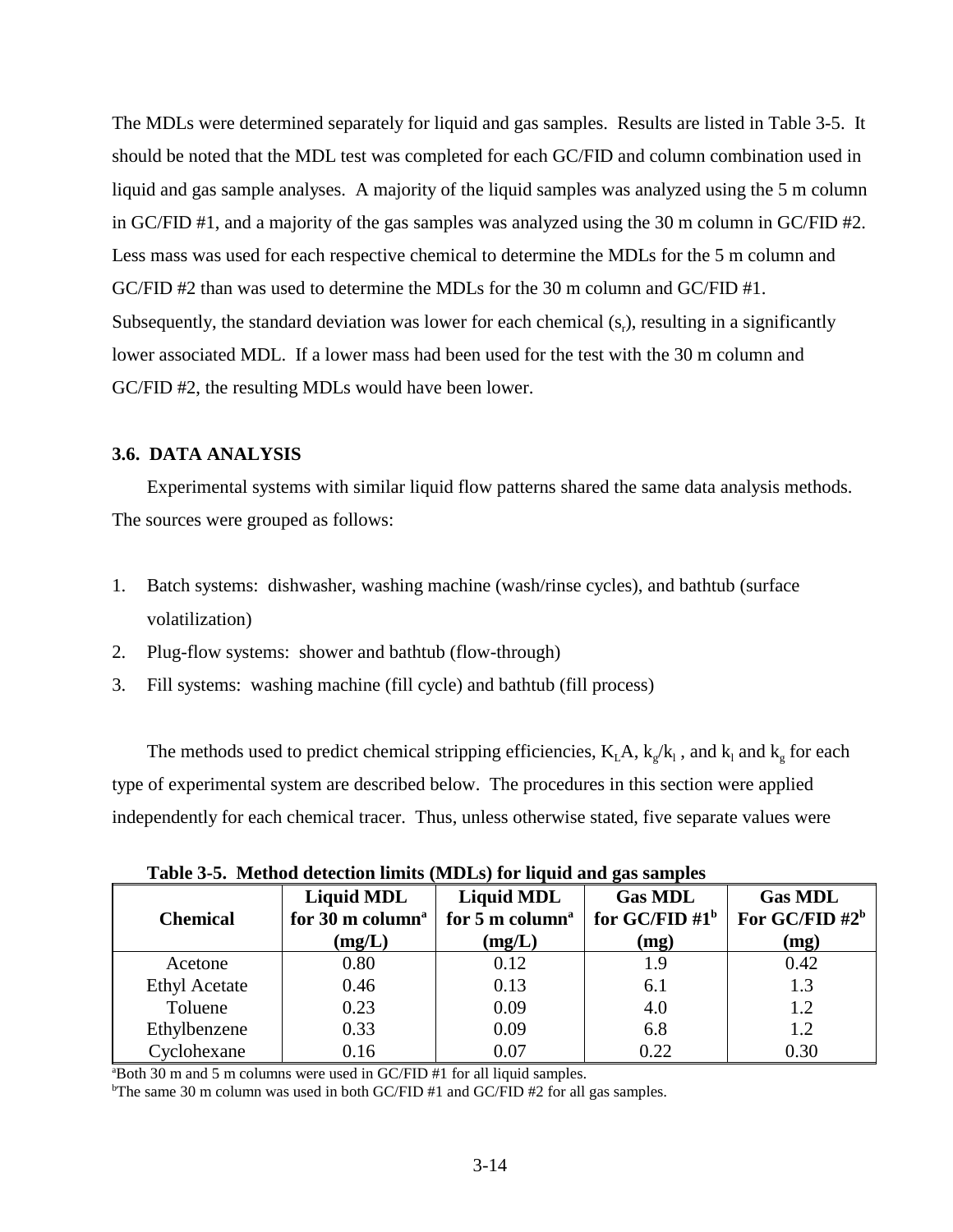reported for each volatilization parameter. Deviations from the solution techniques in this section are discussed in Chapters 4 to 7.

#### **3.6.1. Chemical Stripping Efficiencies**

Equations 2.1 and 2.2 were used to determine chemical stripping efficiencies for all experiments. For batch and fill systems, Equation 2.2 was used with  $C_{\text{l.end}}$  equal to the final liquidphase chemical concentration measurement, and  $C_{l,init}$  equal to the measured liquid-phase chemical concentration before starting the experiment.

Equation 2.1 was used for the plug-flow systems, where  $C_{\text{lin}}$  was equal to the liquid-phase chemical concentration in the tracer reservoir and  $C_{\text{l,out}}$  was equal to the liquid-phase chemical concentration in the specific system at the drain. When chemical volatilization in the tracer reservoir was a concern, that is, the inlet chemical concentration was changing, chemical stripping efficiencies were determined for several periods of the experiment. Each period consisted of at least one reservoir liquid-phase measurement and at least one system liquid-phase and gas-phase measurement. The stripping efficiency reported for the experiment was an average value based on each period.

#### **3.6.2. Overall Mass Transfer Coefficients (** $K<sub>L</sub>A$ **)**

In Section 2.3, mass balance models were developed for each experimental system. These models served as a way to determine  $K<sub>L</sub>A$  for each chemical tracer and source operating condition. Most of the models could not be solved analytically to determine  $K<sub>L</sub>A$ . Thus, an iterative solution technique was adopted.

For batch systems, liquid-phase and gas-phase concentrations were predicted using Equations 2.23 and 2.24, respectively, for a given  $K<sub>L</sub>A$  value. For each experiment, liquid- and gas-phase chemical concentrations were measured at a given time. To determine the best  $K<sub>L</sub>A$  associated with these measurements, the mathematical models represented by Equations 2.23 and 2.24 were "fitted" with the best  $K<sub>L</sub>A$  value by minimizing the sum of squared normalized residuals between modeled and measured concentrations: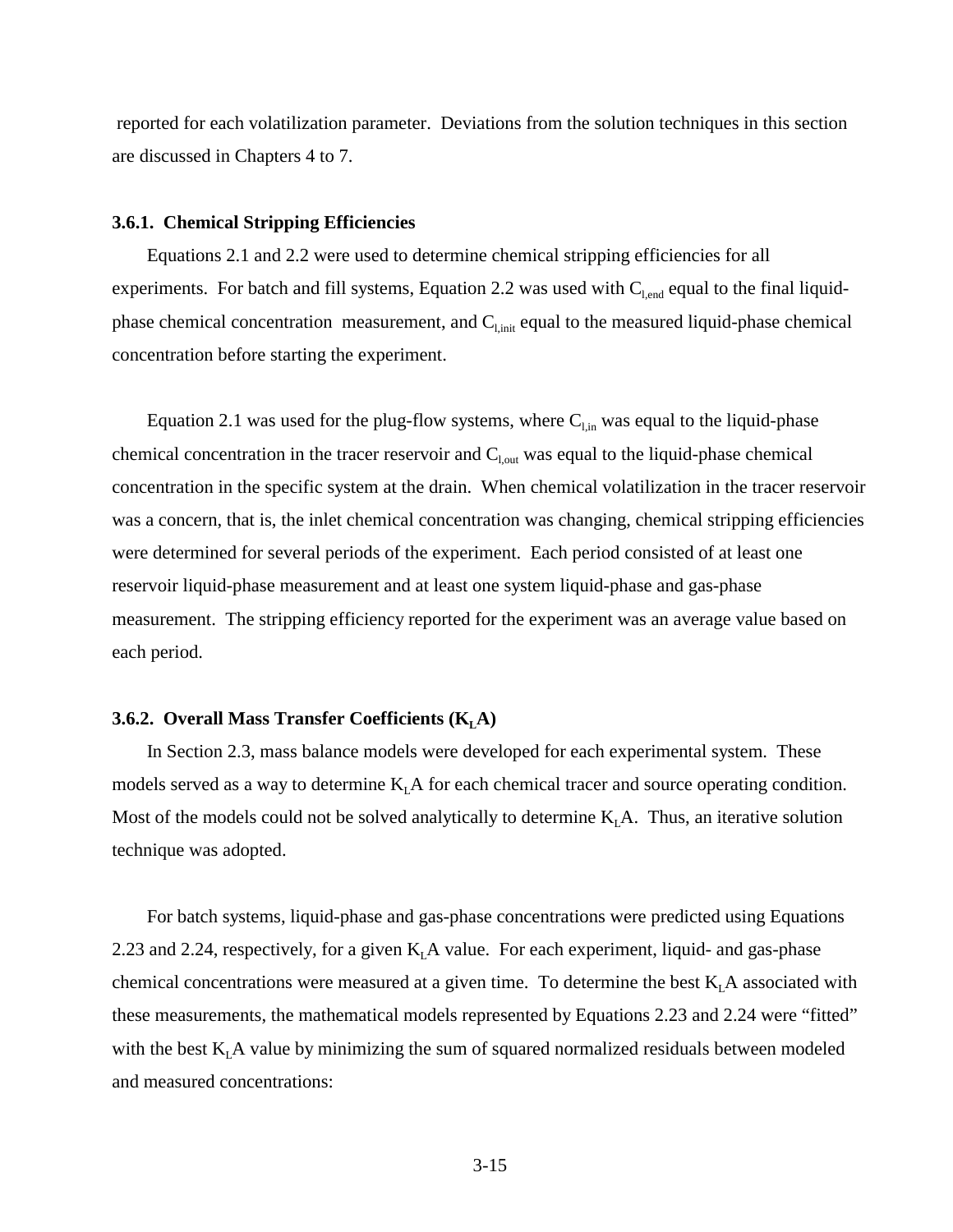Sum of square of residuals = 
$$
\sum \left( \frac{C_{\text{expt}} - C_{\text{m}}}{C_{\text{expt}}} \right)^2
$$
 (3.7)

where

 $C_{\text{expt}}$  = experimentally measured liquid and gas concentrations (M/L<sup>3</sup>)

 $C_m$  = mathematically predicted liquid and gas concentrations (M/L<sup>3</sup>).

Equation 3.7 was minimized using two different approaches: (1) based on liquid-phase measurements only and (2) based on gas-phase measurements only.

An Excelä Spreadsheet solver was used to complete the iterations. Ideally, the two best-fit values of  $K<sub>L</sub>A$  should be the same. However, as is explained in a later section, this often was not the case. Gas samples were collected for a longer sampling time than liquid samples. Because liquid samples were more representative of actual conditions at specific experimental times, they were used to predict values of  $K<sub>L</sub>A$ . However, in some cases, the change in liquid-phase concentration for acetone and ethyl acetate was relatively small for the duration of an experiment. Thus, a general protocol was developed such that when overall stripping efficiencies for a given chemical approached the value of error associated with duplicate samples (see Table 3-2), associated values of  $K<sub>I</sub>A$  were based solely on gas-phase data. The solution techniques for each chemical are described in Chapters 4 to 7.

For fill systems, the differential mass balance equations (Equations 2.25 and 2.26) could not be solved analytically. Thus, a second-order Runge-Kutta numerical solution technique was used with 1-second time steps to determine the liquid- and gas-phase concentrations for a given value of  $K<sub>L</sub>A$ . The second-order approximations of Equations 2.25 and 2.26 are predicted with the following equations:

$$
C_{t}^{n+1} = C_{t}^{n} + \frac{\Delta t}{2} \Big\{ f \Big( t^{n}, C_{t}^{n} \Big) + f \Big[ t^{n} + \Delta t, C_{t}^{n} + \Delta t f \Big( t^{n}, C_{t}^{n} \Big) \Big\} \tag{3.8}
$$

$$
C_{g}^{n+1} = C_{g}^{n} + \frac{\Delta t}{2} \left\{ f(r^{n}, C_{g}^{n}) + f(r^{n} + \Delta t, C_{g}^{n} + \Delta t f(r^{n}, C_{g}^{n})) \right\}
$$
(3.9)

where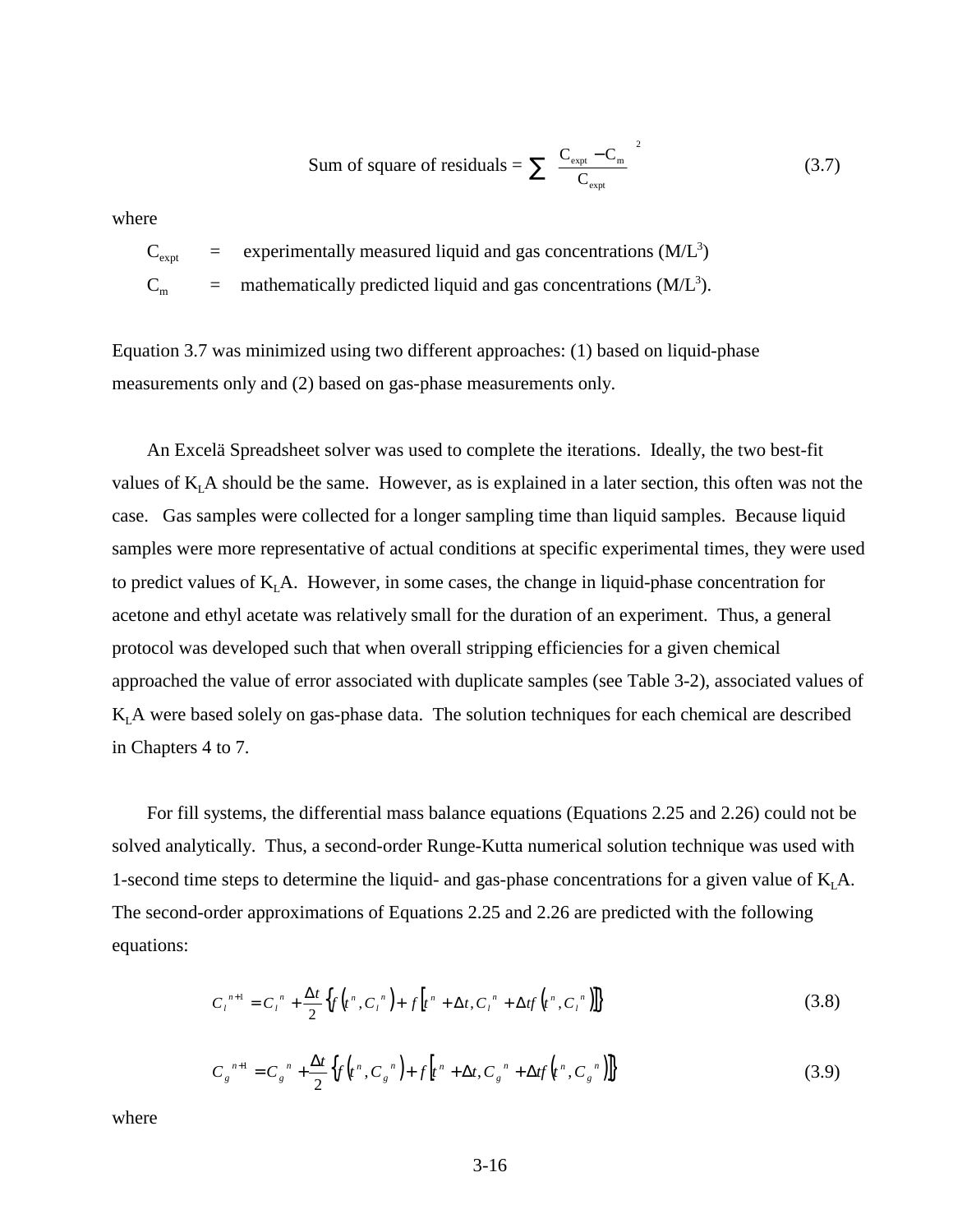$C_1^{n+1}$  $n+1$  = chemical liquid-phase concentration at time step n + 1 (M/L<sup>3</sup>)  $C_1^{\text{n}}$  = chemical liquid-phase concentration at time step n (M/L<sup>3</sup>)  $Dt =$  differential time step  $(T)$ 

$$
f(t^n,C_l^n) \,=\, \left[\frac{Q_l C_{l,in}}{V_l} \,-\, \frac{Q_l C_l^n}{V_l^n} \,-\, \frac{K_L A C_l^n}{V_l^n} \,+\, \frac{K_L A C_g^{\,\,n}}{V_l^n H_c}\right]
$$

 $C_{l,m}$  = inlet liquid-phase chemical concentration (M/L<sup>3</sup>)

 $Q_1$  = liquid fill flowrate (L<sup>3</sup>/T)

 $V_1^n$  = liquid volume at time step n  $(L^3) = Q_1 \cdot t$ 

 $t = \text{time (T)}$ 

 $K_L$  = overall mass transfer coefficient (L/T)

A = interfacial surface area between water and adjacent air  $(L^2)$ 

$$
H_c
$$
 = Henry's law constant  $(L_{liq}^3/L_{gas}^3)$ 

 $C_g^{n+1}$  $n+1$  = chemical gas-phase concentration at time step n + 1 (M/L<sup>3</sup>)

 $C_g^{n}$  = chemical gas-phase concentration at time step n (M/L<sup>3</sup>)

$$
f(t^{n}, C_{g}^{n}) = \left[ \frac{-Q_{g} C_{g}^{n}}{(V_{t} - V_{1}^{n})} + \frac{Q_{1} C_{g}^{n}}{(V_{t} - V_{1}^{n})} + \frac{K_{L} A C_{1}^{n}}{(V_{t} - V_{1}^{n})} - \frac{K_{L} A C_{g}^{n}}{(V_{t} - V_{1}^{n})H_{c}} \right]
$$

For plug-flow systems,  $K<sub>L</sub>A$  was determined by using Equation 3.7 with measured data and concentrations predicted by Equation 2.28 or Equation 2.30. Values of  $K<sub>L</sub>A$  were determined for different experimental periods and then averaged.

# **3.6.3. Ratio of Gas-to-Liquid Phase Mass Transfer Coefficients**

An important component of this study involved the determination of  $k_g / k_l$  ratios for each experiment. Previous research has shown this ratio not to change significantly between chemicals for a given experimental system and operating conditions (Munz and Roberts, 1989). Thus, a single  $k_g/k_l$  value was estimated for each experiment, which was assumed to be constant for all chemicals. To determine this  $k_g / k_l$  value, the following steps were followed: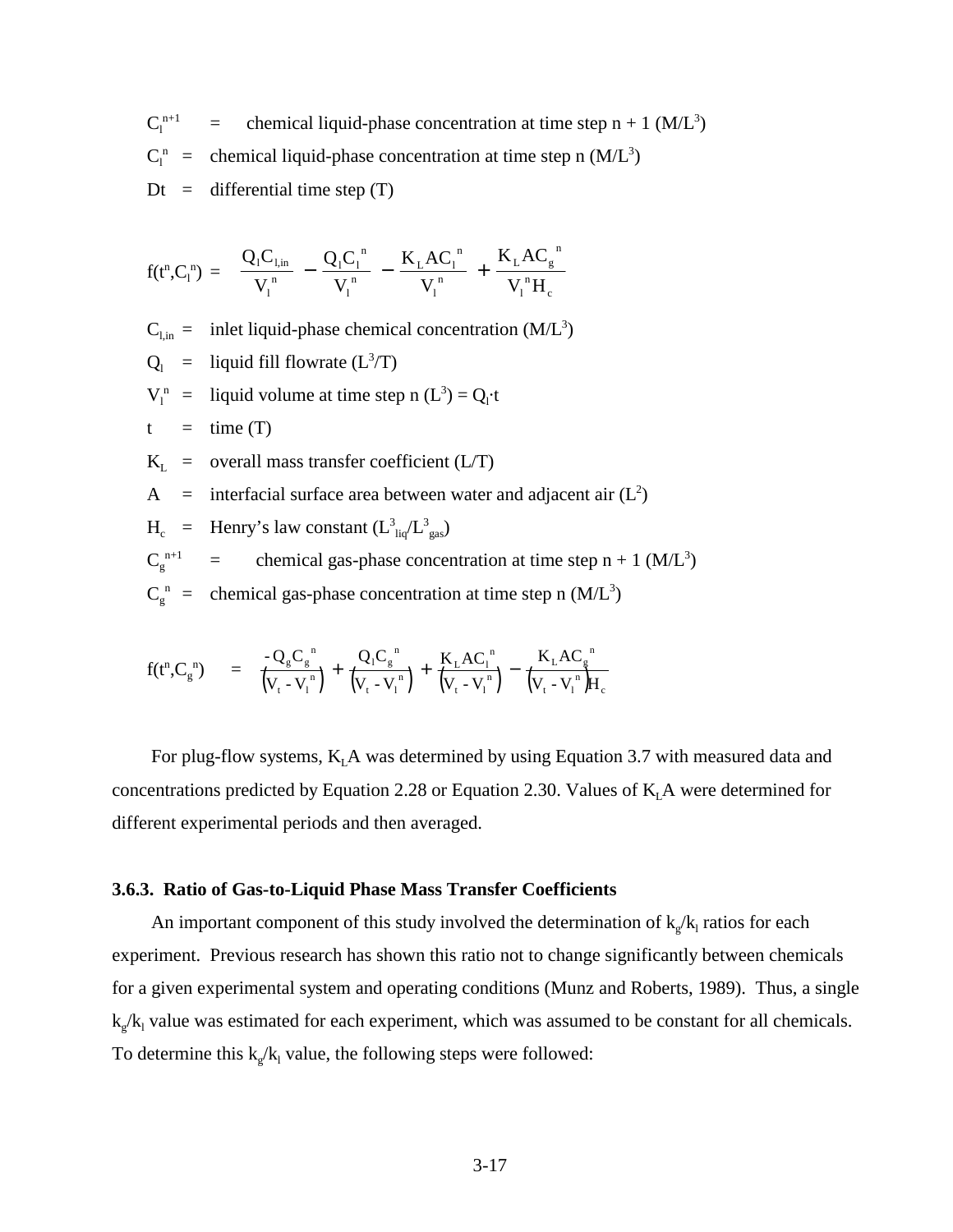- For a given experiment, the value of  $K<sub>L</sub>A$  for each chemical was determined as outlined in Section 3.6.2.
- Using the experimentally determined values of  $K<sub>L</sub>A$ , the ratio of  $K<sub>L</sub>A<sub>i</sub>/K<sub>L</sub>A<sub>j</sub>$  for all combinations of chemicals  $(K_LA_{\text{acetone}}/K_LA_{\text{ethyl acetate}}, K_LA_{\text{acetone}}/K_LA_{\text{toluene}},$  etc.) was calculated and organized in a  $5 \times 5$  matrix (Matrix 1) as shown in Figure 3-6.
- The ratio of  $K_L A_i/K_L A_j$  for each chemical combination was also predicted using Equation 2.15  $(Y_m)$  and a single assumed value of  $k_g/k_l$ . These predicted ratios were organized in a second 5  $\times$  5 matrix (Matrix 2) also following the format of Figure 3-6.
- Equation 3.7 was used to calculate the normalized residuals between the measured ratios of Matrix 1 and the predicted ratios of Matrix 2. These residuals were placed in the associated column and row position in a third  $5 \times 5$  matrix (Matrix 3).
- All of the entries in Matrix 3 were summed to find the total residual between Matrix 1 and Matrix 2. The total residual was minimized by choosing different values of  $k_g/k_l$  used to predict  $K<sub>L</sub>A$  values in Matrix 2. The value of  $k_g/k_l$  which led to a minimum total residual between measured and predicted values was recorded and used for a given experiment.

| $K_{L}A_{i}$                   | <b>Acetone</b>                                        | <b>Ethyl</b><br><b>Acetate</b>                                                             | <b>Toluene</b>                                      | <b>Ethylbenzene Cyclohexane</b>                    |                                                                                                          |
|--------------------------------|-------------------------------------------------------|--------------------------------------------------------------------------------------------|-----------------------------------------------------|----------------------------------------------------|----------------------------------------------------------------------------------------------------------|
| $K_{L}A_{i}$<br><b>Acetone</b> | $\frac{K_{L}A_{\text{ace}}}{K_{L}A_{\text{ace}}} = 1$ | $\frac{K_{L}A_{\text{ace}}}{K_{L}A_{\text{ea}}}$                                           | $\frac{K_{\rm L}A_{\rm ace}}{K_{\rm L}A_{\rm bol}}$ | $\frac{K_{L}A_{\text{ace}}}{K_{L}A_{\text{eh}}}$   | $\frac{K_{\rm L}A_{\rm ace}}{K_{\rm L}A_{\rm cvelo}}$                                                    |
| <b>Ethyl Acetate</b>           | $\frac{K_{\rm L}A_{\rm en}}{K_{\rm L}A_{\rm ace}}$    | $\frac{K_{L}A_{ea}}{K_{L}A_{ea}}=1$                                                        | $\frac{K_{\rm L}A_{\rm ea}}{K_{\rm L}A_{\rm tol}}$  | $\frac{K_{L}A_{ea}}{K_{L}A_{eb}}$                  | $\frac{\text{K}_{\text{\tiny L}}\text{A}_{\text{ea}}}{\text{K}_{\text{\tiny L}}\text{A}_{\text{cvelo}}}$ |
| <b>Toluene</b>                 | $\frac{K_{L}A_{\text{tol}}}{K_{L}A_{\text{acc}}}$     | $\frac{K_{L}A_{\text{tol}}}{K_{L}A_{\text{ea}}}.$                                          | $\frac{K_{L}A_{tol}}{K_{L}A_{tol}}=1$               | $\frac{K_{L}A_{tol}}{K_{L}A_{eb}}$                 | $\frac{K_{L}A_{\text{tol}}}{K_{L}A_{\text{cyclo}}}$                                                      |
| <b>Ethylbenzene</b>            | $\frac{K_{L}A_{eb}}{K_{L}A_{ace}}$                    | $\frac{\text{K}_{\text{L}}\text{A}_{\text{cb}}}{\text{K}_{\text{L}}\text{A}_{\text{ea}}}.$ | $\frac{K_{L}A_{eb}}{K_{L}A_{bol}}$                  | $\frac{K_L A_{eb}}{K_L A_{eb}} = 1$                | $\frac{K_{\rm L}A_{\rm eb}}{K_{\rm L}A_{\rm cyclo}}$                                                     |
| Cyclohexane                    | $\frac{K_{L}A_{\text{cyclo}}}{K_{L}A_{\text{ace}}}$   | $\frac{K_{L}A_{\text{cyclo}}}{K_{L}A_{\text{ea}}}$                                         | $\frac{K_{L}A_{\text{cyclo}}}{K_{L}A_{\text{tol}}}$ | $\frac{K_{L}A_{\text{cyclo}}}{K_{L}A_{\text{eb}}}$ | $\frac{K_{L}A_{\text{cycle}}}{K_{L}A_{\text{cycle}}} = 1$                                                |

Figure 3-6. Matrix format used to determine  $k_z/k_i$ .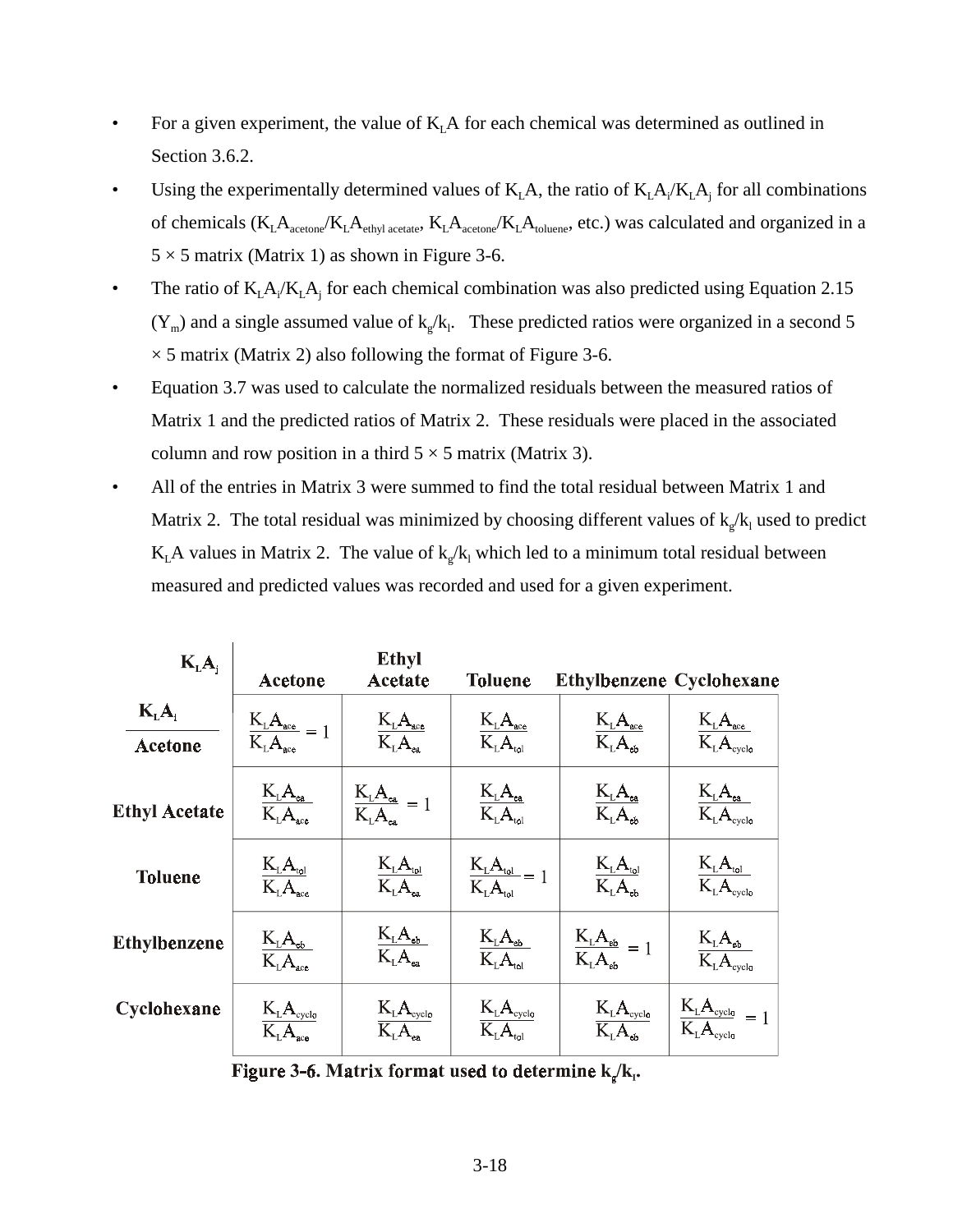#### **3.6.4. Liquid- and Gas-Phase Mass Transfer Coefficients**

Once the  $K<sub>L</sub>A$  values for each chemical and a single  $k_g/k_l$  value were determined for an experiment, liquid- and gas-phase mass transfer coefficients were calculated for each chemical. The overall resistance equation (Equation 2.5) was used to solve for  $k_1A$ , where  $k_gA$  was written in terms of  $k_1A$  using the  $k_g/k_1$  value. Once  $k_1A$  was determined, the value for  $k_gA$  was predicted. Although,  $k_g/k_l$  was constant for all chemical tracers,  $k_lA$  and  $k_gA$  were compound dependent.

# **3.7. FACTORIAL ANALYSIS**

A factorial analysis was used to determine the main effects associated with the primary experimental variables (Box and Bisgaard, 1988). For dishwasher, washing machine wash/rinse cycle, and shower experiments,  $2 \times 2 \times 2$  factorial arrays were designed. For these arrays, the main effect for a single variable was calculated as the average of the difference between responses at two levels of the factor of interest. Variable responses were in terms of stripping efficiencies and  $K<sub>L</sub>A$ values. This procedure was completed for all three factorial variables. The largest positive or negative value corresponded to the largest main effect.

# **3.8. MASS CLOSURE ASSESSMENT**

Previous research related to the volatilization of chemicals from drinking water, in particular showers, has suffered from poor mass closure and, in some cases, lack of adequate experimental measurements to assess mass closure. Therefore, an important protocol for each source experiment was to obtain adequate mass closure. Mass closure for batch systems was determined using:

% mass recovered = 
$$
\frac{V_{1}C_{1,2} + V_{g}C_{g,2} + Q_{g}\int_{t_{1}}^{t_{2}}C_{g}dt}{V_{1}C_{1,1} + V_{g}C_{g,1}}
$$
(3.10)

where

 $V_1$  = liquid volume (L<sup>3</sup>)  $V_g$  = headspace volume  $(L^3)$  $C_{1,1}$  = chemical concentration in liquid phase at time 1 (M/L<sup>3</sup>)  $C_{1,2}$  = chemical concentration in liquid phase at time 2 (M/L<sup>3</sup>)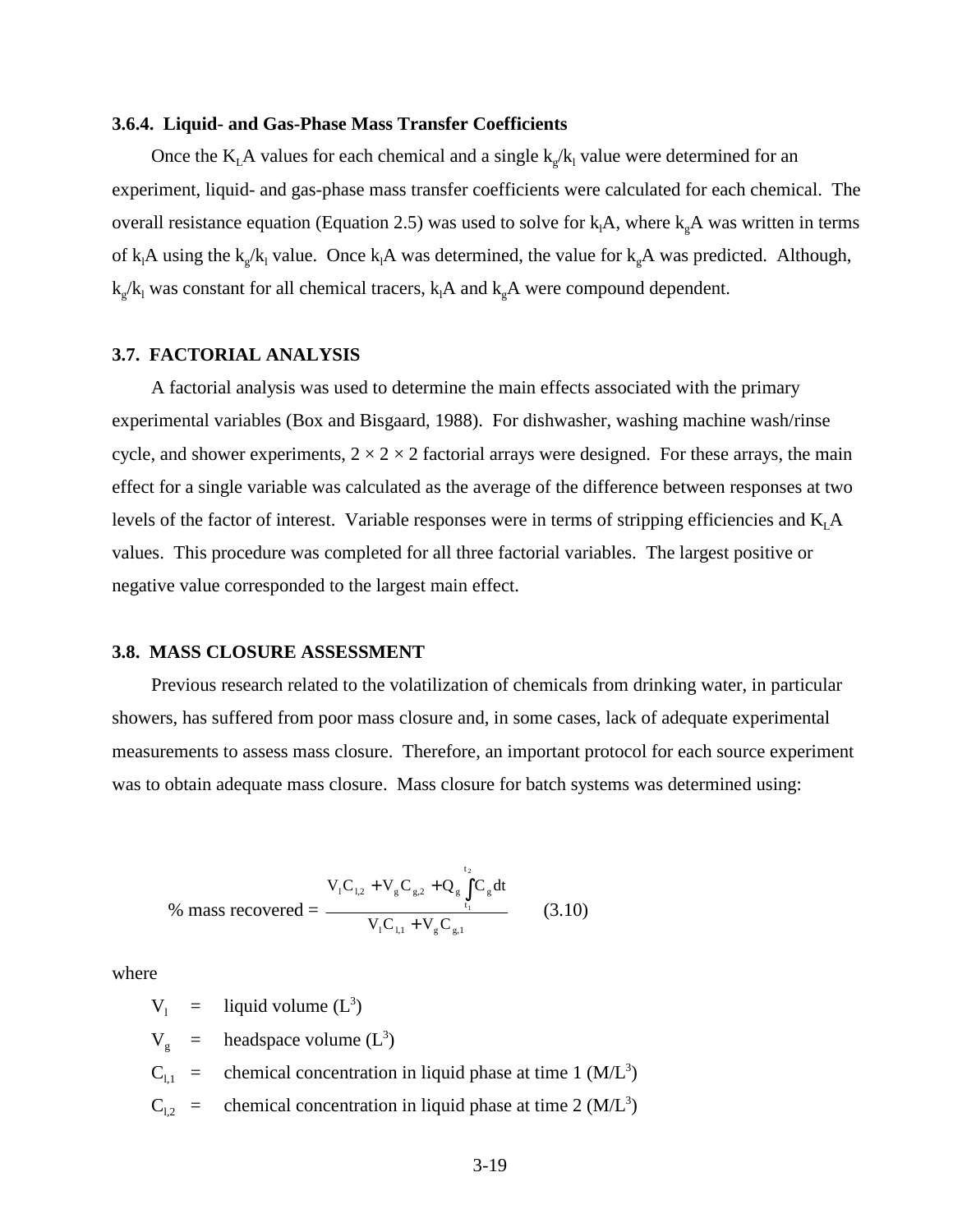$C_{g,1}$  = chemical concentration in gas phase at time 1 (M/L<sup>3</sup>)  $C_{g,2}$  = chemical concentration in gas phase at time 2 (M/L<sup>3</sup>)  $Q_g$  = ventilation rate of system ( $L^3/T$ )  $t_1 =$  time 1 (T)  $t_2 =$  time 2 (T).

For fill systems, mass closure was determined by:

$$
\% \text{ mass recovered} = \frac{V_{1}C_{1,2} + V_{g}C_{g,2} + Q_{g} \int_{t_{1}}^{t_{2}} C_{g} dt}{Q_{1}C_{1,in}(t_{2} - t_{1}) + V_{g}C_{g,1}} \qquad (3.11)
$$

where

$$
V_1 = liquid volume (L3)
$$
  
\n
$$
V_g = \text{headspace volume} (L3)
$$
  
\n
$$
C_{1,in} = \text{inlet chemical concentration} (M/L3)
$$
  
\n
$$
C_{1,2} = \text{chemical concentration in liquid phase at time 2 (M/L3)}
$$
  
\n
$$
C_{g,1} = \text{chemical concentration in gas phase at time 1 (M/L3)}
$$
  
\n
$$
C_{g,2} = \text{chemical concentration in gas phase at time 2 (M/L3)}
$$
  
\n
$$
Q_1 = \text{liquid flowrate in and out of system} (L3/T)
$$
  
\n
$$
Q_g = \text{ventional power of system} (L3/T)
$$
  
\n
$$
t_1 = \text{time 1 (T)}
$$
  
\n
$$
t_2 = \text{time 2 (T)}.
$$

Finally, for plug-flow systems, the following mass closure equation was used:

% mass recovered = 
$$
\frac{Q_1 \int_{t_1}^{t_2} C_{l,out} dt + V_g C_{g,2} + Q_g \int_{t_1}^{t_2} C_g dt}{Q_1 \overline{C}_{l,in} (t_2 - t_1) + V_g C_{g,1}}
$$
(3.12)

where

 $V_g$  = headspace volume  $(L^3)$